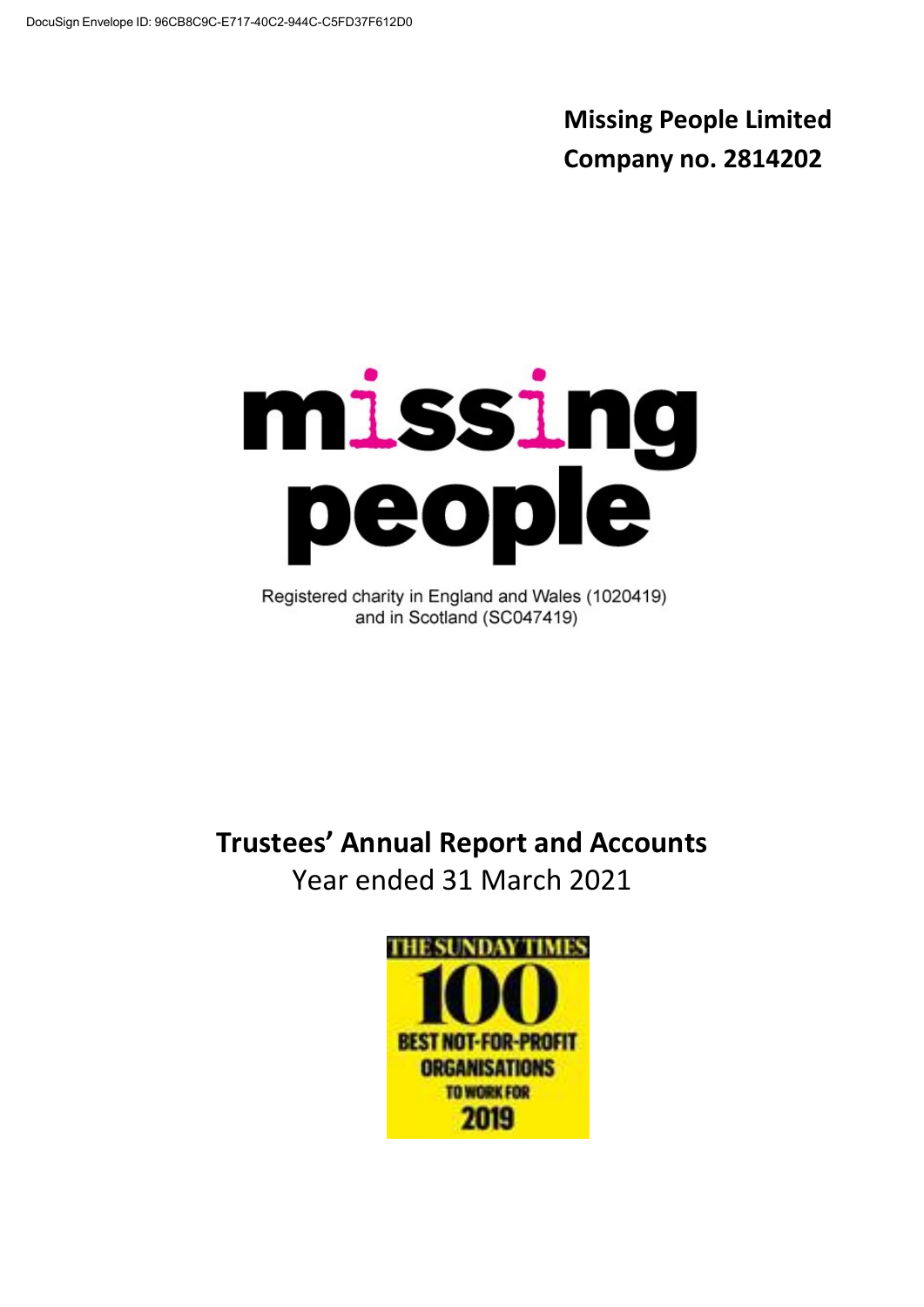# **Contents**

| 1. |                                                                                           |  |
|----|-------------------------------------------------------------------------------------------|--|
| 2. |                                                                                           |  |
|    |                                                                                           |  |
|    |                                                                                           |  |
|    |                                                                                           |  |
|    |                                                                                           |  |
|    |                                                                                           |  |
|    |                                                                                           |  |
|    |                                                                                           |  |
| 3. |                                                                                           |  |
|    |                                                                                           |  |
|    |                                                                                           |  |
|    |                                                                                           |  |
|    |                                                                                           |  |
|    |                                                                                           |  |
|    |                                                                                           |  |
|    |                                                                                           |  |
|    |                                                                                           |  |
|    |                                                                                           |  |
|    |                                                                                           |  |
|    |                                                                                           |  |
| 6. |                                                                                           |  |
| 7. |                                                                                           |  |
| 8. |                                                                                           |  |
|    | Independent Auditor's Report to the Members and the Trustees of Missing People Limited 16 |  |
|    |                                                                                           |  |
|    |                                                                                           |  |
|    |                                                                                           |  |
|    |                                                                                           |  |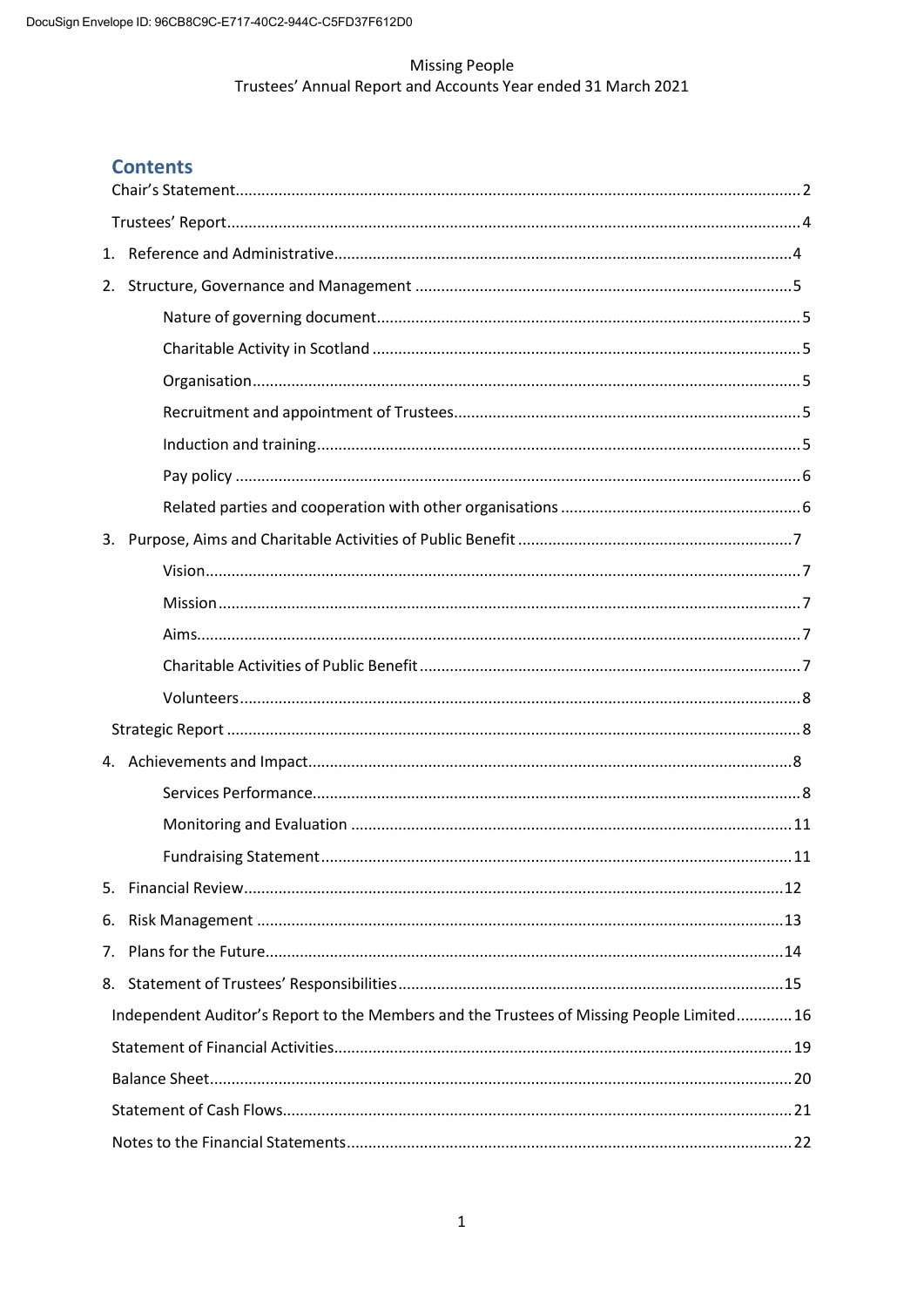## Trustees' Annual Report and Accounts Year ended 31 March 2021

# <span id="page-2-0"></span>**Chair's Statement**

At Missing People, we have always prided ourselves on being flexible; adept at adapting to the highly personal needs of those we serve whilst always being cognisant of the challenges and opportunities that the wider world presents.

Never has this ability to be flexible been more needed than in the past year. As every organisation, business and charity has found, demands have changed, working practices have had to adapt, systems of support that we have all relied on have been shaken, and many have fallen by the wayside through no fault of their own. But, I am pleased to report, as these accounts demonstrate, our charity has taken on the challenge of immediate change, has addressed the threats head on and our leadership team, staff, volunteers and supporters have acted with a resilience, determination and indefatigability that lives up to our reputation.

This year we have learnt about how, when the world seems to stop, demand for our services goes on, undiminished. How the individuals and families we support worry, miss, grieve and are missed no less than in any other time. We have been reminded, as if this was ever needed, of the value of people, communities and life.

At Missing People we are concerned about how the Covid-19 pandemic's impact on mental health issues, financial pressures, and the economic picture will continue to affect people. We have already seen an increase in the vulnerability of people who are going missing, the isolation and worries for families left behind, and the pressures on young people.

Going missing indicates a crisis in the lives of the 170,000 people reported missing each year in the UK. Missing People wants to be able to help as many of those people as possible as well as the loved ones they leave behind – through direct professional support, online resources, and building networks of support.

Missing children and adults face risks of harm, isolation and stigma – new issues on top of the original reasons many went in the first place. The majority are not offered or aware of the support that is available whilst missing, or after they return. This leads to many people going missing again. We want and need to stop this.

The increases in mental health issues and financial pressures together with support services being closed or harder to access means more people are likely to be reported missing and be at greater level of risk, long after restrictions ease.

There is an urgent need to help people affected by missing, and the issues that are most pressing to them right now. We will be responding to that need by focusing one to one professional support where it is needed most, creating online resources and forums to inform and connect people affected by missing, and working in partnership to improve the response to mental health and missing at a key moment.

Throughout this work we will be driven by the diverse needs and experiences of people with lived experience of missing. We will build on our success to date in being there for any person; making sure that age, gender, race, life choices, economic situation or location are no impediment to accessing our support and ensuring that all voices are heard and represented in what we do and how we do it.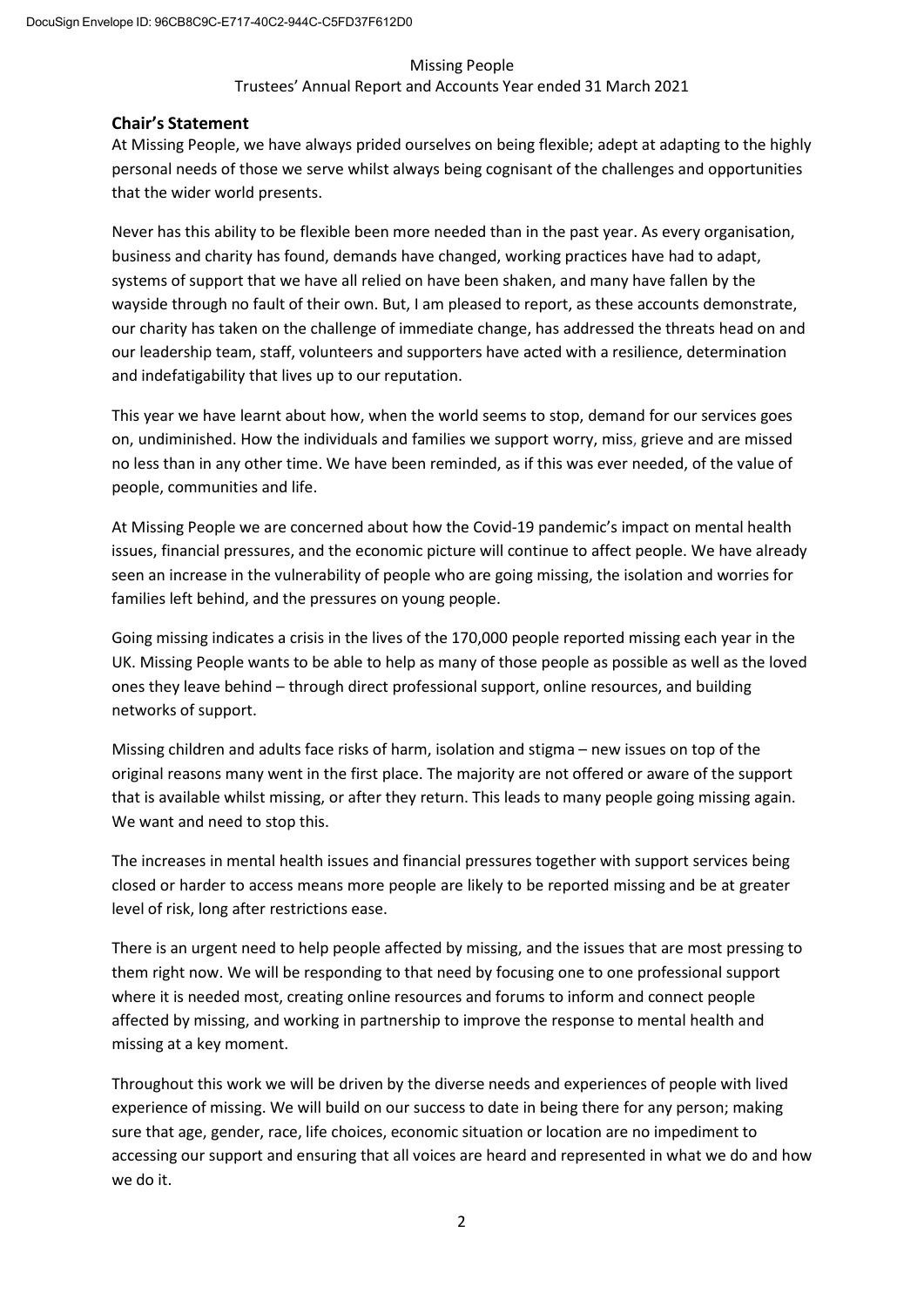## Trustees' Annual Report and Accounts Year ended 31 March 2021

During a year like no other, I thank those who make our work possible – the donors who generously keep giving, the businesses who partner with us despite their own challenges, the volunteers who give time remotely (and in person when restrictions allow), the grant givers who have stepped up, the community of people who help share appeals for missing people, the people with lived experience who bravely share their stories and in doing so make change possible for others affected. We could not be a lifeline without you. On behalf of the Board of Trustees, I think each and every one of you for being part of our community. That backing and support has seen us through the toughest of years, and will go on being needed and appreciated.

Lastly, I give thanks to the staff at Missing People who have led, delivered and lived by our values during a year when we have had to sadly say goodbye to a number of valued colleagues as we addressed a challenging fundraising landscape and have successfully restructured to meet future demands. They and our volunteers make Missing People a lifeline when someone disappears, and continue the legacy started by our Founders Janet Newman OBE and Mary Asprey OBE. Mary sadly died this year, and her spirit and drive continue to inspire us in everything the charity achieves.

Justin McLaren

Chair of Trustees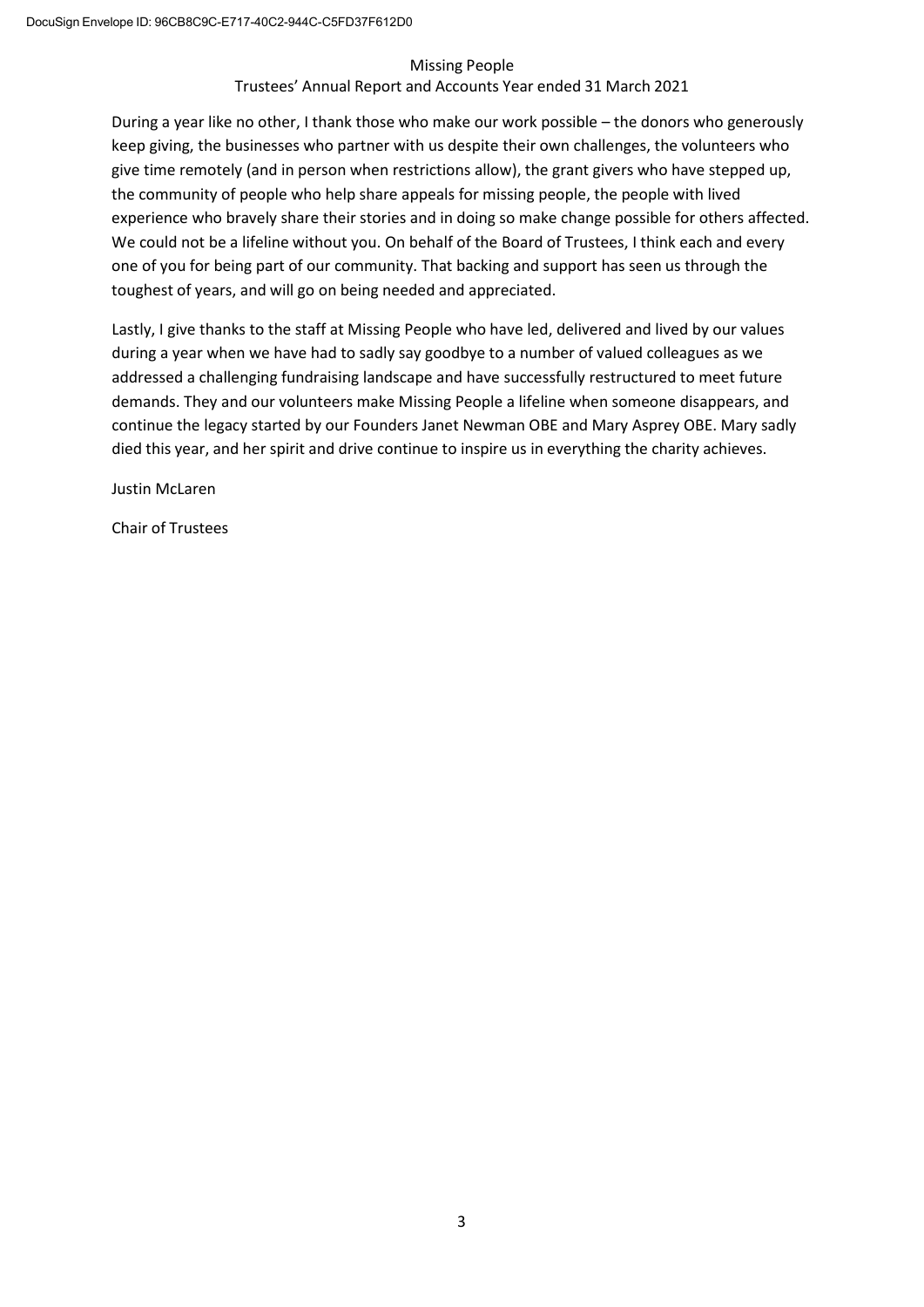# <span id="page-4-0"></span>**Trustees' Report**

# <span id="page-4-1"></span>**1. Reference and Administrative**

| <b>Charity Name</b>       | <b>Missing People</b>                                                                                                                                                                                                                                                                                                              |
|---------------------------|------------------------------------------------------------------------------------------------------------------------------------------------------------------------------------------------------------------------------------------------------------------------------------------------------------------------------------|
| <b>Registered Charity</b> | England and Wales 1020419 / Scotland SC047419                                                                                                                                                                                                                                                                                      |
| <b>Company Number</b>     | 2814202                                                                                                                                                                                                                                                                                                                            |
| <b>Registered Office</b>  | <b>Roebuck House</b><br>284 Upper Richmond Road West<br>London SW14 7JE                                                                                                                                                                                                                                                            |
| <b>Trustees</b>           | Justin McLaren - Chair<br>Paul Boughton - Treasurer<br>Caryl Agard<br>Sarah Godwin<br>Jane Harwood<br>Rachel Eyre<br>Sam Waterfall<br>Andrew McKay<br>Radha Chakraborty                                                                                                                                                            |
| <b>Company Secretary</b>  | <b>Chris Trotter</b>                                                                                                                                                                                                                                                                                                               |
| <b>Chief Executive</b>    | Jo Youle                                                                                                                                                                                                                                                                                                                           |
| <b>Directors</b>          | Susannah Drury, Director of Policy, Development and Research<br>Zoe Hart, Director of People & Organisational Development<br>Sophie Lapham, Director of Services<br>Ross Miller, Director of Fundraising and Communication<br>Douglas Parkhill, Director of Finance (resigned 22 April 2020)<br>Chris Trotter, Director of Finance |
| Auditor                   | Crowe U.K. LLP<br>55 Ludgate Hill<br>London EC4M 7JW                                                                                                                                                                                                                                                                               |
| <b>Principal Bankers</b>  | <b>CAF Bank</b><br>25 Kings Hill Avenue<br><b>Kings Hill</b><br>West Malling ME19 4TA                                                                                                                                                                                                                                              |
| Website                   | www.missingpeople.org.uk                                                                                                                                                                                                                                                                                                           |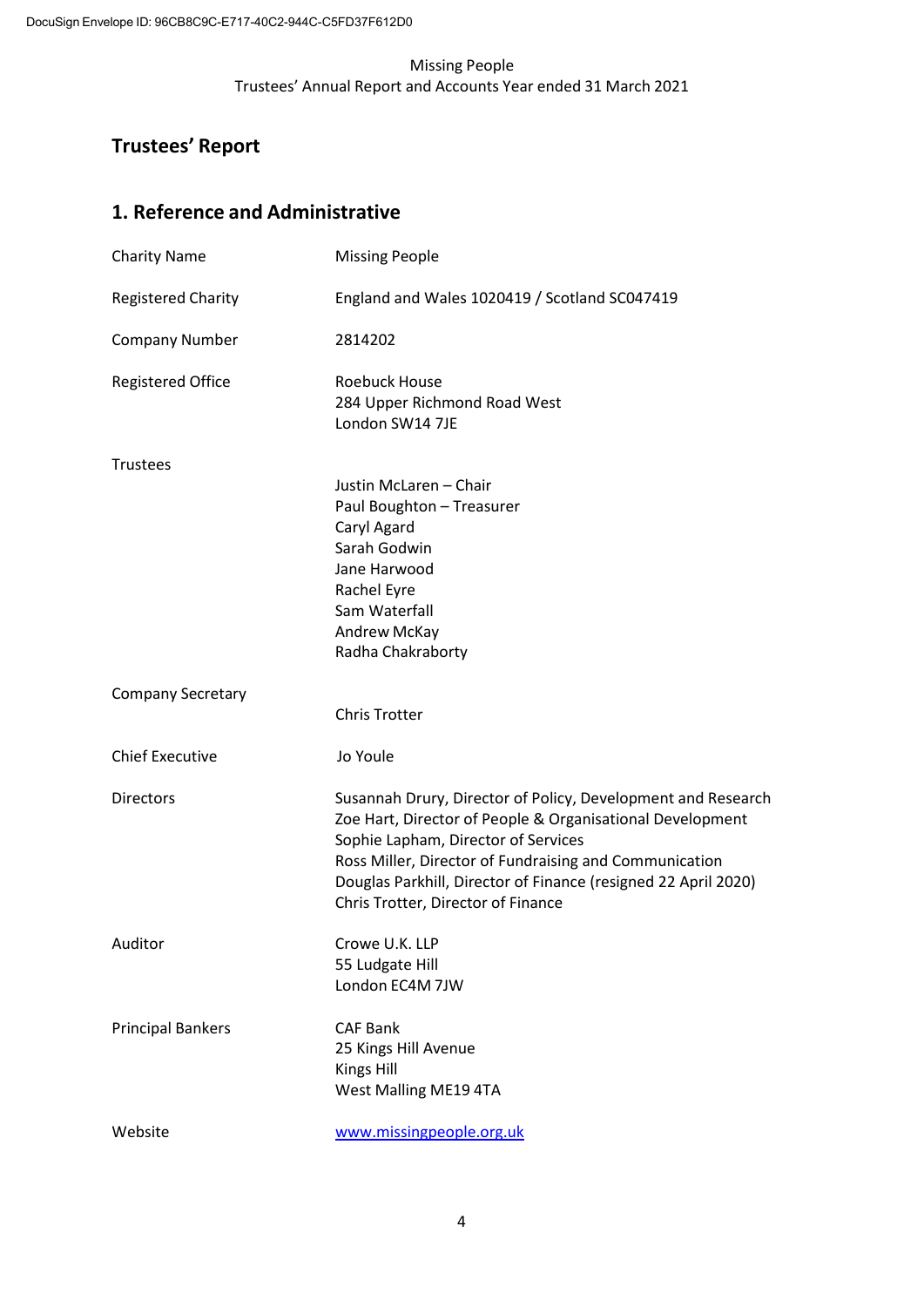Trustees' Annual Report and Accounts Year ended 31 March 2021

# <span id="page-5-0"></span>**2. Structure, Governance and Management**

## <span id="page-5-1"></span>**Nature of governing document**

Missing People became a registered charity in England and Wales (charity number 1020419) on 30 April 1993 and in Scotland (charity number SC047419) on 16 May 2017. It is a charitable company with no issued share capital being limited by guarantee. Its governing instrument is its Articles of Association dated 23 February 2017 and the Trustees are its members. Members of the charity guarantee to contribute an amount not exceeding £1 to the assets of the charity in the event of winding up. The total number of such guarantees at 31 March was 10. The objects as stated in the Articles of Association are:

(a) to provide counselling and support to families in conditions of need hardship or physical or mental distress as a result of a member of their family having disappeared without trace; (b) to provide help and support to persons who have left home without informing their family and

friends or carers of their whereabouts and who are suffering conditions of need hardship or physical or mental distress;

(c) to educate the public in the social and economic problems resulting from the disruption to family life caused by the disappearance of a member of the family and the problems caused by individuals who have disappeared without trace.

# <span id="page-5-2"></span>**Charitable Activity in Scotland**

Missing People is registered with the Office of the Scottish Charity Regulator (OSCR) under charity number SC047419 with charitable status under the Charities and Trustee Investment (Scotland) Act 2005.

The charity provides its services, described under Achievements and Impact, to missing people and their families in Scotland and carries out awareness and fundraising activities.

# <span id="page-5-3"></span>**Organisation**

Missing People is led by a diverse and experienced Board of Trustees who, together with the Chief Executive and Directors, ensure the charity delivers its aims. The Board of Trustees has overall responsibility for governing the charity's strategy and finances and monitoring its performance. Day to day activities are the responsibility of the Chief Executive and Directors. The Chief Executive reports to the Trustees and the Directors report to the Chief Executive. The Board places particular emphasis on maintaining high standards of governance. It has considered the Charity Governance Code and will review during the year with a view to full compliance.

# <span id="page-5-4"></span>**Recruitment and appointment of Trustees**

Most Trustee vacancies are advertised in a range of media, and candidates are required to submit a CV and undergo an interview with the Chair. The Chair will then invite selected candidates to meet the Chief Executive, representatives of other Trustees, and the Directors. The procedure for the appointment of Trustees is set out in the Articles of Association.

## <span id="page-5-5"></span>**Induction and training**

New Trustees are given a comprehensive briefing pack that includes information about the charity, their role and the issue of missing people. All Trustees are invited to attend a structured induction day and training which aims to ground them in the cause and to enrich their understanding of the difference the charity makes.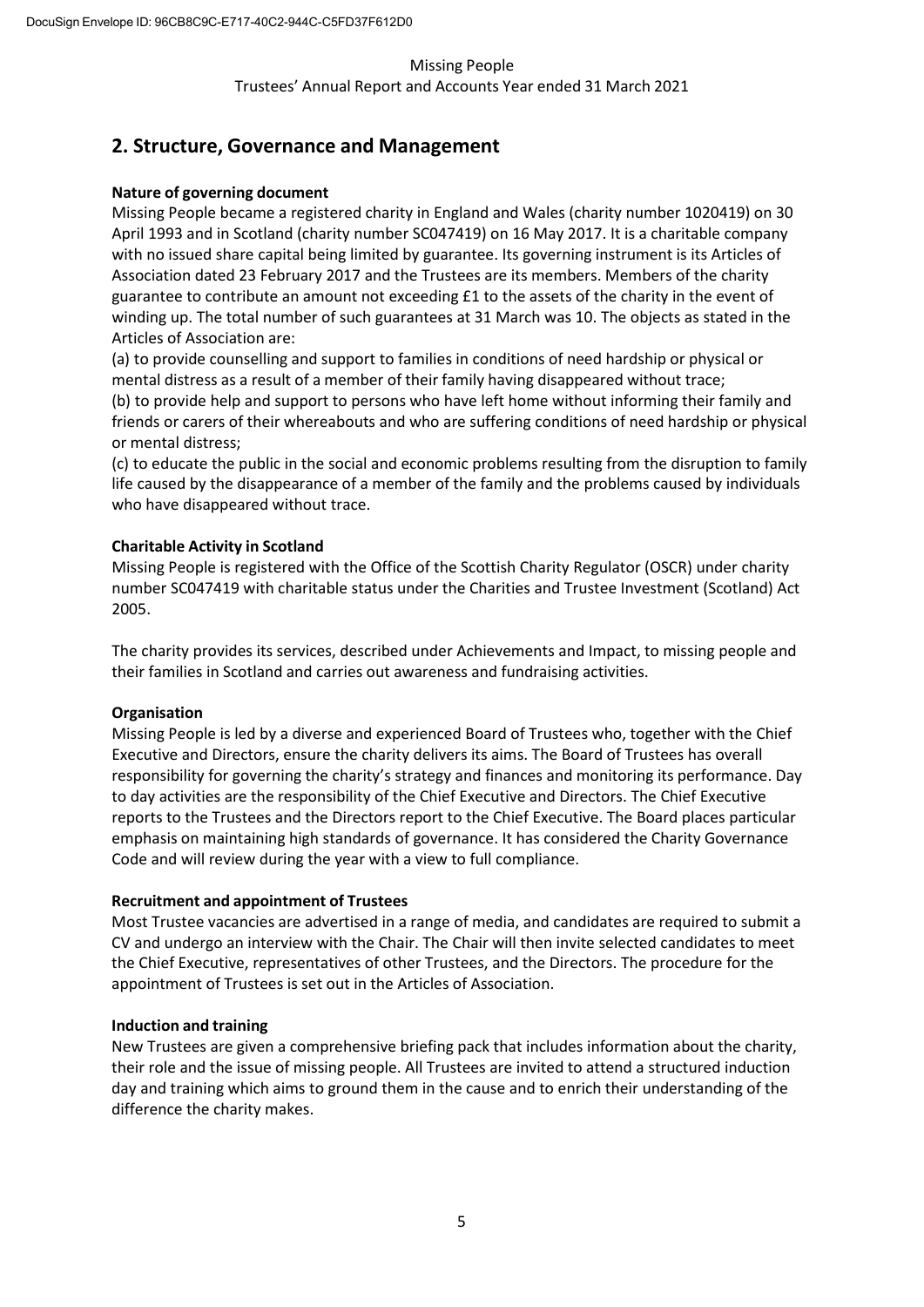## Trustees' Annual Report and Accounts Year ended 31 March 2021

## <span id="page-6-0"></span>**Pay policy**

The aim of our pay policy, which applies to all employees, is to offer remuneration that is fair and appropriate for the roles they perform and the responsibilities they undertake to deliver our charitable aims. The Trustees consider the key management personnel of the charity comprise the Chief Executive and all Directors.

In setting remuneration for all staff, including senior staff, a number of criteria are used including consideration of the nature and responsibilities of specific roles, local and national sector averages and other market factors.

## <span id="page-6-1"></span>**Related parties and cooperation with other organisations**

None of our Trustees receive remuneration or other benefit from their work with the charity.

In order to best serve people affected, the charity is committed to working in partnership with a range of organisations from the public, private and charity sectors. A multi-agency response to disappearances is critical to success and something we are proud to foster. We work in partnership with every police force across the UK to enable referrals of families with a missing loved one to our support services, and to offer our independent and confidential support to people who are reported missing.

As a recognised leader in the field of missing persons, the charity is a proud member of Missing Children Europe, the Global Missing Children's Network and the International Centre for Missing and Exploited Children. Missing People has previously been accredited by the Helplines Partnership, the membership body for organisations that provide information, support or advice via phone, email, text or online.

We work with a range of charities working in connected areas - including mental health, homelessness, child sexual exploitation and suicide. This can include referrals, sharing best practice and piloting new ways to respond together.

The charity works in formal partnerships with a number of Local Authorities to support children who return from been missing.

The charity's wholly owned subsidiary Missing Limited remained dormant throughout the year.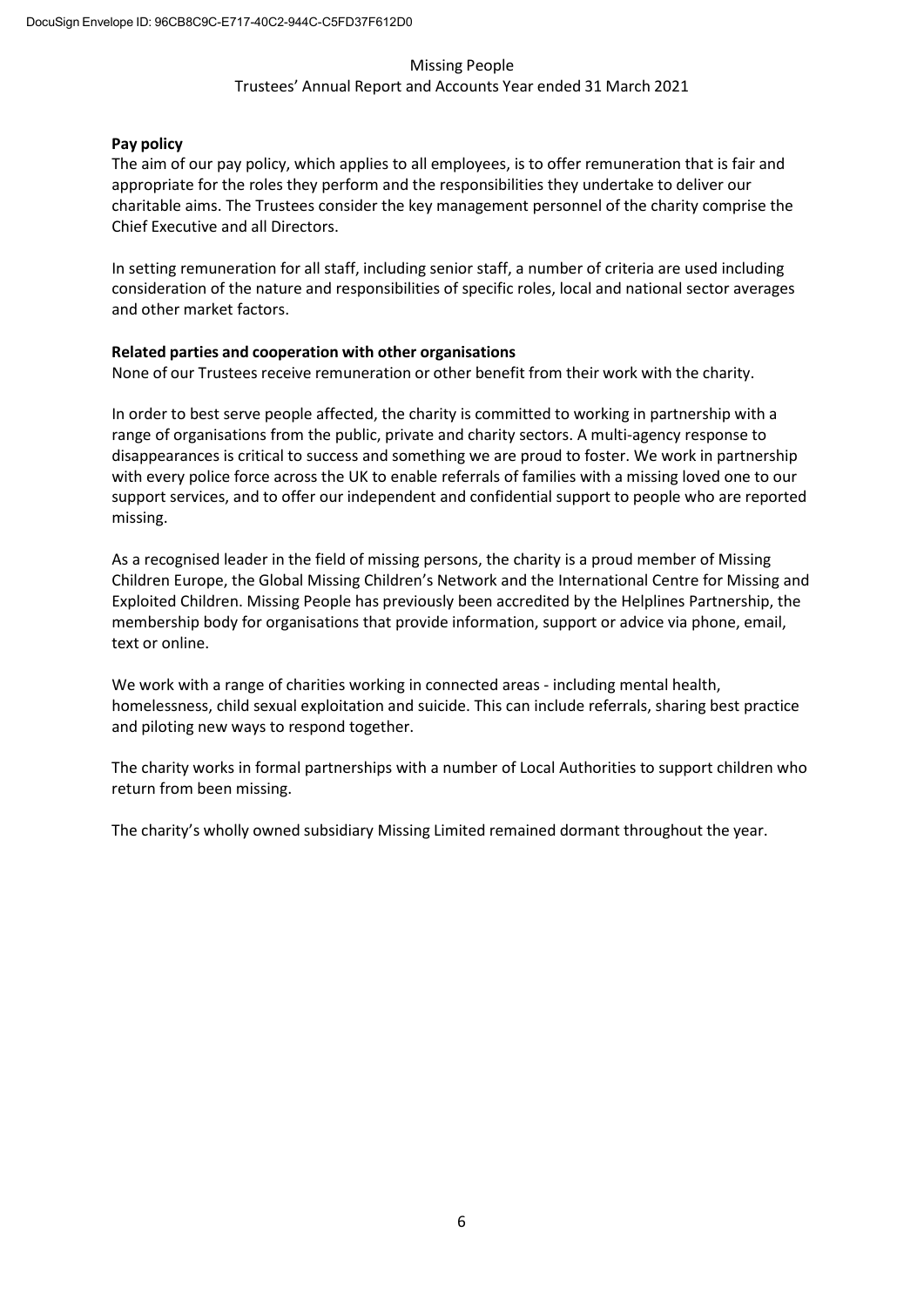# <span id="page-7-0"></span>**3. Purpose, Aims and Charitable Activities of Public Benefit**

## <span id="page-7-1"></span>**Vision**

Every missing person is found safe.

## <span id="page-7-2"></span>**Mission**

To be a lifeline when someone disappears.

## <span id="page-7-3"></span>**Aims**

In 2020-21 we developed a one year Operational Plan due to the need to respond urgently to the Covid-19 pandemic. The aims of this plan were

- Ensuring sustainability to protect support for missing people and families
- To stay grounded in the needs of missing people and families
- To deliver our digital transformation to improve access to services and information

## <span id="page-7-4"></span>**Charitable Activities of Public Benefit**

Trustees have complied with their duty in section 17 of the Charities Act 2011 to have paid due regard to the Charity Commission's guidance on public benefit in deciding which activities the charity should undertake.

Missing People aims to improve the wellbeing of people with a missing loved one, and of the missing people themselves. Around 170,000 people of all ages and backgrounds are reported missing to UK police each year, many more than once.

Missing People is one of a handful of charities providing an essential Helpline using a 116 prefix ours is 116 000 - assigned by Ofcom to indicate we protect the wellbeing of people in great difficulty. We offer free, confidential support every day of the year.

We work in collaboration with police forces across the UK to ensure that missing people and their families can be referred to our support services.

Our work is informed by original research, consultation and evaluation of our services. We actively influence the national government strategy for missing persons.

The charity helps missing children and young people in crisis, and those thinking of going missing. We provide confidential advice and support seven days a week. Importantly, we also enable young people, often living on the streets in danger or at risk of exploitation, to reconnect with their families or carers. We also work in partnership with Local Authorities to ensure the safety of young people who return from being missing.

Mental health is the single biggest reason for an adult to go missing. For vulnerable missing adults, Missing People provides free, confidential, advice and support every day of the year. A missing adult can pass on a 'safe and well' message to their family or carers, often leading them to reconnect directly.

Our support ensures relatives with a missing loved one develop resilience to cope and to manage relationships with others, so they feel less alone. We provide a sense of belonging to a community of people in a similar situation to reduce isolation. Missing People provides free emotional and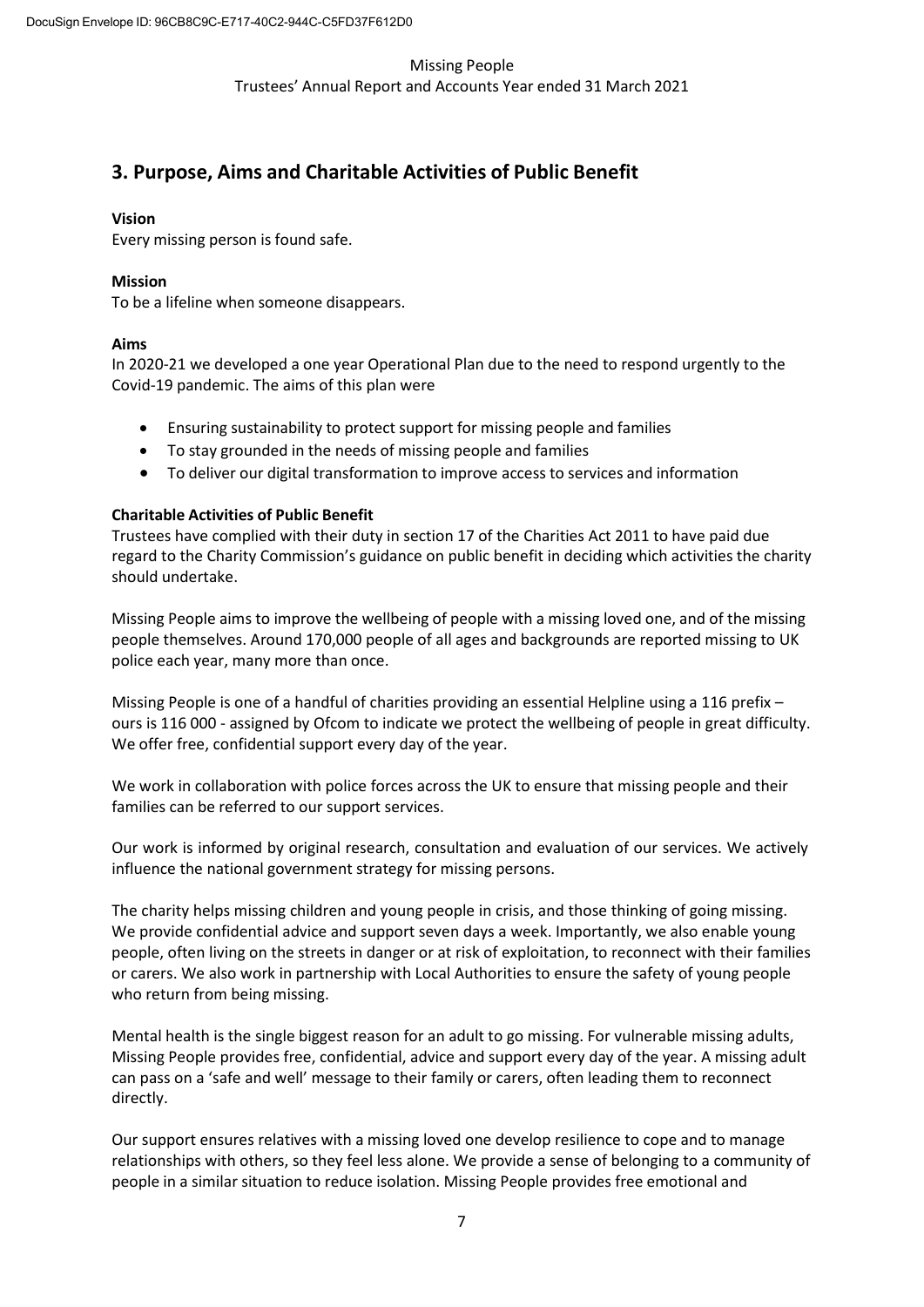# Trustees' Annual Report and Accounts Year ended 31 March 2021

<span id="page-8-4"></span>practical support as well as a range of in-depth support such as counselling and peer to peer support for families to help one another, including carol services in England and Scotland and our annual 'Family Day' event. In addition, we provide a free 'Lost Contact' service to reunite family members who may have been estranged. This service is made possible thanks to the support of LexisNexis Risk Solutions.

Where appropriate, the charity provides free publicity services to help find vulnerable missing people. To achieve this we work in partnership with a wide range of companies such as Royal Mail Group and outdoor advertisers such as JCDecaux who provide pro bono media space. Our team is then on hand to receive information and sightings from the public, as well as contact from the missing person, every day of the year.

# <span id="page-8-0"></span>**Volunteers**

Without volunteers, Missing People could not be a lifeline when someone disappears. Volunteers gain new rewarding experiences, learn from highly-trained staff and gain and develop new skills that we hope will stay with them forever.

Volunteers make a real difference to missing people and their families by giving their time in a range of ways. From raising vital funds, organising events, sharing appeals for missing people, to providing in depth Helpline support.

During the restrictions created by the Covid-19 pandemic, sadly many Helpline volunteer roles had to be paused. Having successfully ensured staff can provide support remotely we now look forward to bringing our brilliant volunteers back online too.

# <span id="page-8-1"></span>**Strategic Report**

# <span id="page-8-2"></span>**4. Achievements and Impact**

# <span id="page-8-3"></span>**Services Performance**

We estimate that over a million people each year in the UK are directly affected by a disappearance – based on the 170,000 people who disappear each having 5 loved ones who live in limbo. That number is shockingly high and as the only national charity supporting missing children, adults and their families we are determined to increase the number of affected people we help each year, focused on those who need our help the most. To achieve this goal whilst operating within financial constraints, we have been focusing on a digital transformation to provide more support and advice online. We therefore have introduced a new measure for how many affected people accessed our online support pages; and in autumn 2020, we launched a new website with a wider range of support, advice and information available online.

# **Families of missing people**

*Ang[e1](#page-8-4) called us asking for help after her son had disappeared in worrying circumstances. We were able to liaise with the police and quickly launch a publicity appeal, as well as providing emotional support through a very difficult time. Ange called us the next day to say that her son had been found, and to thank us for our support.*

<sup>&</sup>lt;sup>3</sup> Name changed to protect anonymity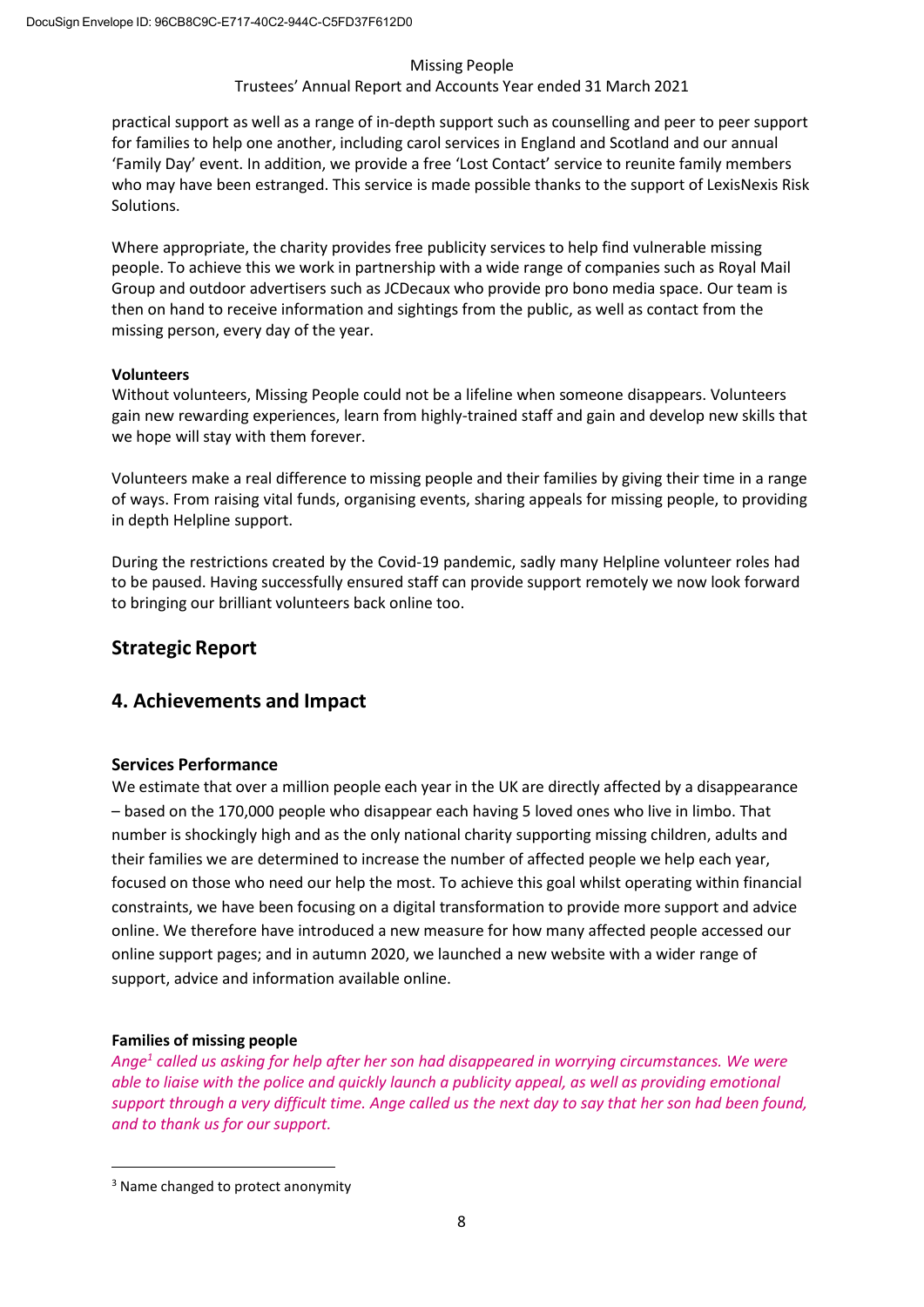# Trustees' Annual Report and Accounts Year ended 31 March 2021

<span id="page-9-1"></span>We directly supported 1,757 families this year**,** both whilst a loved one was missing or after their return. Our support includes tailored practical help with families' search for their missing loved one as well as providing emotional support through the trauma of a disappearance from our team of specialist family support workers and from our specialist counselling service. + specialist support from SafeCall team (Child criminal exploitation)

In addition, 14,190 family members accessed our online family support resources, which provide advice and support for different stages of the missing journey, how to work with the media and how the police and Missing People can help search for a missing person. We also launched our new family support online community as a safe space for families to support each other, share advice and find out about opportunities to get involved with the charity.

In the first lockdown we piloted a weekly online family support group and this has continued, and we used the learning from it to set up a support group for parents of children who are being criminally exploited, as part of our SafeCall service.

Making publicity appeals for a missing person is one of the practical ways that the charity helps people with a missing loved one. This year 1,460 people we searched for were found safe.

# **Missing children and young people**

*In April 2020, in the first Covid-19 lockdown, we got a call from Lorn[a2](#page-9-0) who had been kicked out of home by her parents after a big argument and didn't know what to do or where she could go that was safe. We were able to liaise with the local authority and police and find her somewhere safe to stay*

This year we directly supported 4,068 children and young people through our Runaway Helpline, our one to one chat service, and our specialist services including SafeCall that provides advocacy and support for young people affected by County Lines and missing. All of our services for young people provide a confidential, non-judgemental space for them to share their challenges and talk through their options, as well as support to get safe if they need it.

In addition, an estimated  $7,520$  young people accessed our online support resources through our Runaway Helpline website that offer advice and support on a range of topics linked to running away, such as bullying, exploitation and mental health.

# **Vulnerable missing adults**

*Mar[k3](#page-9-1) called our helpline after receiving a TextSafe message from us. He had been in mental health crisis when he was reported missing, and when he contacted our helpline, we were able to provide emotional support and link him in with emergency services. He got in touch afterwards to tell us "I wanted to say thank u for last week …I'm working on it, not easy but trying. Thank u"*

This year we directly supported 2,747 adults who had gone missing or who were thinking about going missing. We provide them with a confidential, non-judgemental space to think through their options, stay safe and access specialist support if needed. We offer a message home service where we can pass on a message to a family member if they are not ready to get in touch with them directly.

<span id="page-9-0"></span><sup>2</sup> Name changed to protect anonymity

<sup>&</sup>lt;sup>3</sup> Name changed to protect anonymity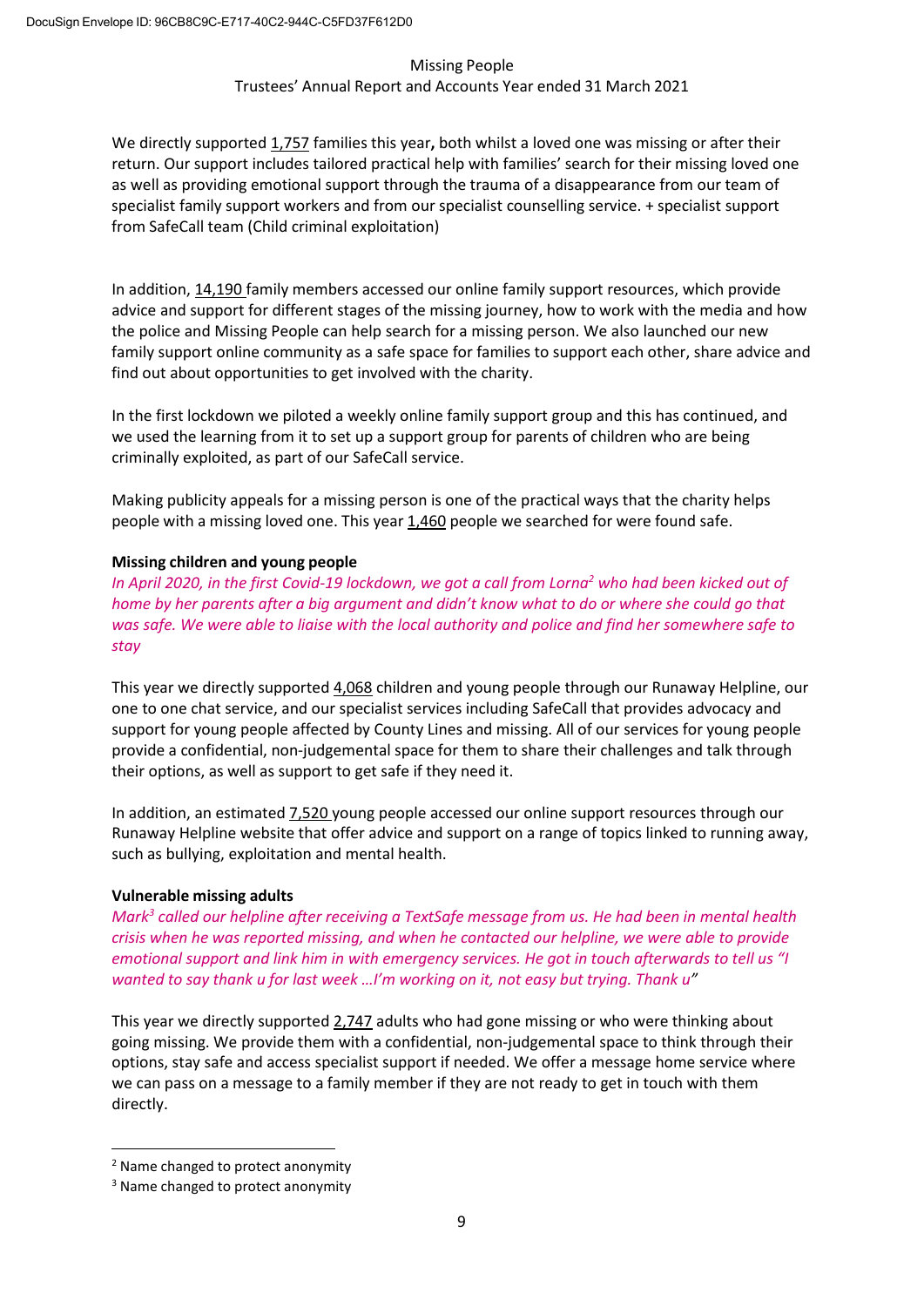## Trustees' Annual Report and Accounts Year ended 31 March 2021

In addition, an estimated 8,067 adults accessed our online support resources on the Missing People website, which provide information and support on topics for different stages of the missing journey, including missing adults rights, how to stay safe while away from home and what to do if you are struggling with mental health issues.

## **Totals helped**

In total, we directly supported 8,571 missing people and families, and estimate that just under 30,000 missing children, adults and families accessed support and information on our websites.

# **Development and Partnerships**

Our Search Dog Heroes Project in partnership with Lowland Rescue continued this year– with ground scenting search dogs trained, qualified and already proving an invaluable asset to Lowland Rescue search teams in four police forces and six areas. The dogs have been successfully deployed nine times for far, and in all cases the missing person has been found safe. Thanks to funding from players of People's Postcode Lottery, we continued to train search dogs around the UK and also produce and disseminate education and awareness materials and scent kits to high risk groups and their carers so that they are well prepared to respond in the event of a disappearance. The project has been extended to March 2022 so that more dogs can be trained, and more people can be informed about the project after the project had to pause several times in 2020-21 due to Covid-19 restrictions.

In Scotland, we delivered the second year of our National Framework Implementation Project, funded by the Scottish Government. This project aims to ensure the good practice in responding to missing people identified in Scotland's National Missing Persons Framework is implemented in local areas. We worked in Moray, North Lanarkshire and Renfrewshire, supporting local agencies to create effective multi-agency responses to missing, develop effective missing persons protocols and deliver effective return discussion training. We also held the first Scottish missing persons conference on good practice to share examples of good practice in preventing and responding effectively to missing incidents, with over 100 participants.

In 2020-21 the charity started to provide bespoke consultancy support to police forces and local authorities on missing. Through this work, we have been commissioned to deliver local multi-agency events on good practice in missing persons, conduct consultation with young people about their experiences of being missing, and review one police force's approach to engaging with returned missing people.

# **Policy and Research**

In autumn 2020, we published the National Framework for adults missing from hospital or care settings in England. This framework was created by Missing People in consultation with a Task and Finish Group including the National Policing Lead for Missing Persons, NHS England, Care Quality Commission, Public Health England, the National Crime Agency and the Local Government Association. The Framework outlines good practice in the multi-agency response to adults going missing, outlining the roles that different agencies can play to prevent missing incidents, and to find safeguard and support missing and returned adults. We are now working to ensure the good practice approach in the Framework gets implemented in local areas across England.

Children who are looked after in the care system are disproportionately likely to be reported missing. One in ten looked after children is reported missing, compared to one in 200 children generally. During 2020-21 we fed into the development of new national guidance for children missing from care placements, which has been led by the police and care providers. We undertook consultation with young people who were living in care, or were care experienced to gather their views to feed into the guidance. Young people told us that they want carers to focus on building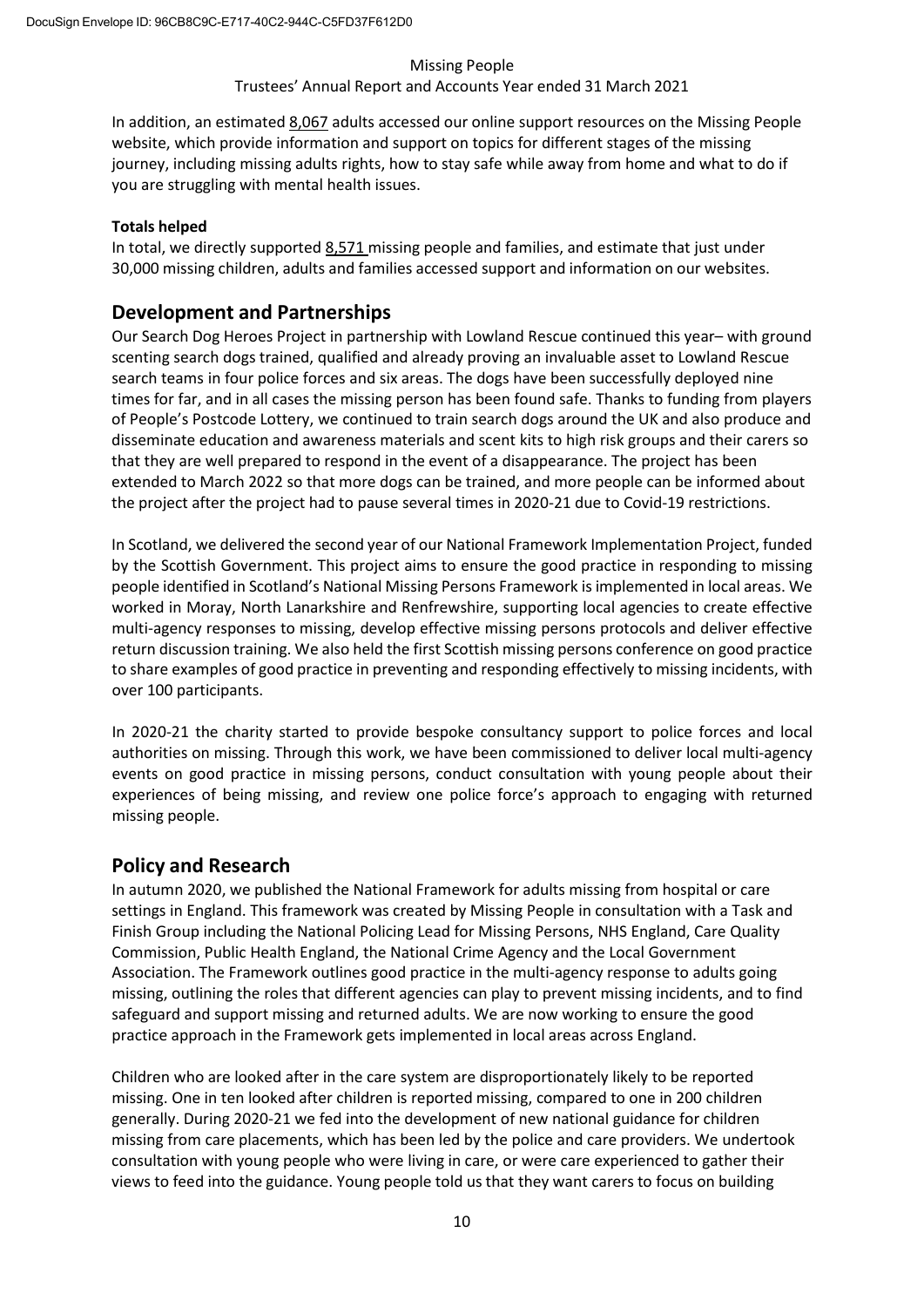# Trustees' Annual Report and Accounts Year ended 31 March 2021

positive relationships with them and getting to know them better to try to prevent children going missing, and to prevent carers making assumptions about them. Young people told us that they understood that the police needed to be contacted when they are missing and at risk of harm, but that the police should not be automatically contacted when a young person is simply not where they are supposed to be. The guidance is due to be published later in 2021.

# <span id="page-11-0"></span>**Monitoring and Evaluation**

Missing People is committed to the robust monitoring and evaluation of its services, so that we can effectively identify and measure the impact on people's lives. We have embedded monitoring and evaluation processes throughout all our projects, and have a dedicated impact team to undertake thorough evaluation. Our evaluation processes include assessing our progress against theories of change, alongside monitoring of detailed operational and management information. We produce an annual Impact Report that is freely available to everyone, and provide quarterly updates on key cross organisational measures to Directors Group and trustees. In addition, we gather feedback from those using our services, which allows us to assess our impact in their lives and the varied issues that they face.

We also work with external evaluators which allow our work to be challenged, scrutinised and improved, through independent review. Overall, our evaluation processes are crucial in enabling organisational learning and helping us to adapt our service design and delivery in response to the changing needs of our beneficiaries.

In 2020-21 our Impact team reviewed the impact of Covid-19 on the people we support. They identified that families with loved ones who were missing long term or repeatedly went missing were facing additional challenges of isolation and an inability to access their usual support services and networks. As a result, the Services team set up a weekly online support group for families with a missing loved one, which was been well attended and valued by families through the year. The team also surveyed adults and young people with experience of being missing, with 67% stating that the pandemic and associated restrictions had made their mental health worse, and 50% stating that their access to support had got worse.

# <span id="page-11-1"></span>**Fundraising Statement**

Supporters enable Missing People to be a lifeline when someone disappears thanks to generous donations and legacies. They fund our search to find vulnerable missing people and make it possible for us to help thousands of people affected, often in crisis. In supporting the issue, supporters send a powerful message that they care about people and the society we live in. Our fundraising staff and volunteers aim to provide supporters with the same level of care and respect. We take extra care with supporters who may be vulnerable, and have a policy in place to protect them.

As an independent charity we rely on donations. We focus on long-term sustainable support built on strong relationships with a wide range of individuals, trusts and corporate partners. On average we return £5-£6 for every £1 we invest in fundraising.

Missing People is a paying member of the Fundraising Regulator and raises funds in accordance with our Fundraising Promise. Missing People has adopted the NCVO's Charity Ethical Principles and use these principals to guide ethical considerations in relation to fundraising.

This year we welcomed several new supporters, Leading Lights, members of our Fundraising Board and Young Professionals Board, and partners who generously raised or donated major funds and awareness. They included the National Lottery Community Fund, London Sock Company, Paddy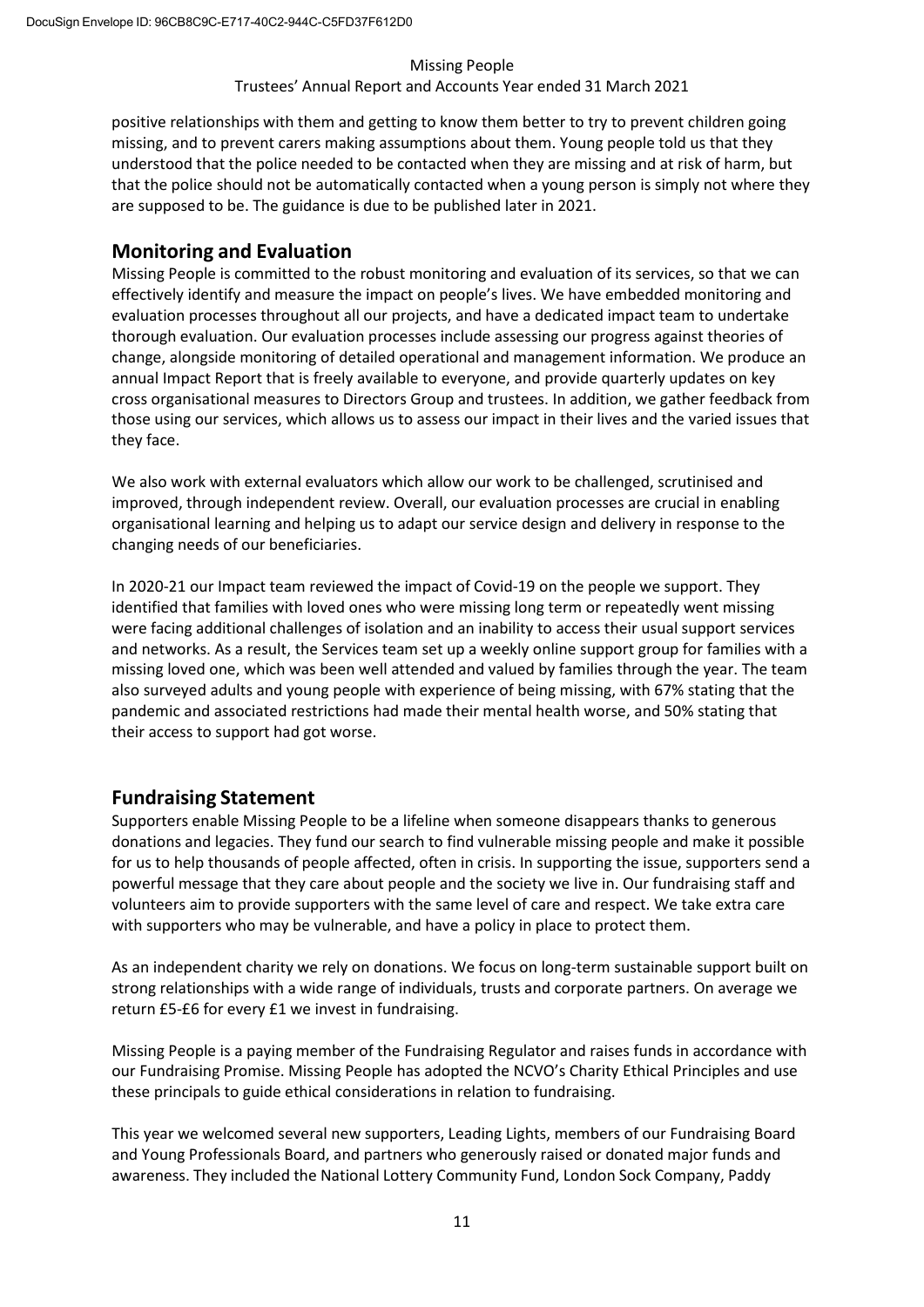# Trustees' Annual Report and Accounts Year ended 31 March 2021

Power, and the Alchemy Foundation. They joined long-term supporters including players of People's Postcode Lottery, Royal Mail Group, Marguerite Foundation, Worshipful Company of Information Technologists (WCIT) Charity, LexisNexis Risk Solutions, Norton Rose Fulbright, Scottish Government, BBC Children in Need, Dulverton Trust, St James's Place Charitable Foundation, and CIL Management Consultants. We thank each of them, and everyone else, for enabling us to be a lifeline when someone disappears.

We received no complaints regarding fundraising this year. Missing People occasionally uses commercial participators to carry out services on our behalf. This year this included the use of an agency to make calls to donors on the charity's behalf, as well as an agency for printed donor mailings.

# <span id="page-12-0"></span>**5. Financial Review**

The charity recorded a surplus of £257K in the year (2020: £98K deficit), as we monitored costs closely in what was clearly going to be a challenging year and this was complemented by the success of several funding applications for exceptional funding. The Trustees had initially approved a deficit budget in April 2020 due to concerns about the impact of Covid-19 on income and were pleased that such a strong financial performance was achieved.

Our total income at £3,481K was less than of last year (£3,716K) as the charity was impacted by the Covid pandemic. However while several income sources were down on the prior year some £529k of exceptional funding was secured which ensured a respectable financial outcome

Total expenditure at £3,224K showed a significant decrease on last year (£3,815K) as the savings plan enacted in late 2019-20 had full year impact. The charity also saw a reduction in travel and office costs as a result of the pandemic regulations and fundraising costs were less as various events and activities were curtailed.

Volunteers and pro-bono supporters again contributed significantly to the charity, far beyond the income recognised in these financial statements. We thank the out-of-home media owners and many other print and digital partners for advertising space, Kapow for free text (SMS) messages, and we are grateful to the charity's solicitors Clifford Chance for their ongoing services provided on a pro bono basis.

# **Reserves**

The charity's free reserves policy is that it should hold no less than three months' and no more than six months' current operating costs to safeguard against fluctuations that may arise in funding. This policy is intended to maximise the amount available for Missing People's charitable activities during the current economic climate while also planning for a sustainable future. Free reserves are defined as unrestricted funds less fixed and intangible assets and designated funds.

At the end of the year, the level of free reserves was £1,300k (2020: £1m) which was a little over five months' worth of charitable expenditure. The current forecasting of operating costs from 2021/22 onwards is that they will be c£3-3.5m per annum so the Trustees wish to maintain a minimum reserve of £750-900k.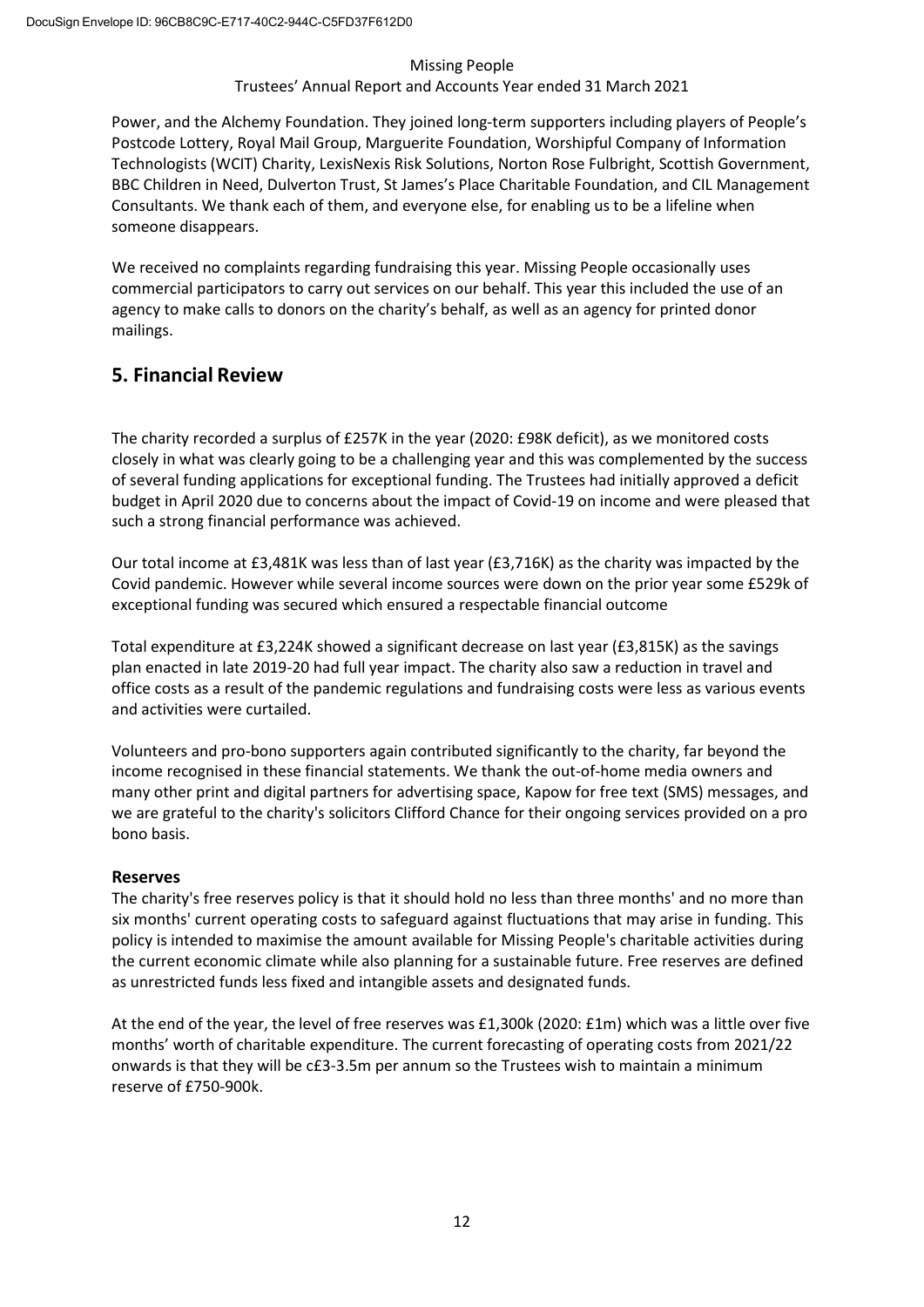# **Going Concern**

Missing People has had a steady track record financially over the last decade, making a small surplus in most years and gradually increasing the free reserves. The financial year finished with the charity in a comfortable reserves position, in line with its reserves policy.

A budget has been approved for the financial year 2021/22 with revised income forecasts and a small deficit budget with underlying cash-flow projections showing that cash balances in line with free reserve levels throughout the year. The first quarter management accounts were ahead of budget and the current projections are that a break-even position will be recorded for 2021/22.

A financial forecasting model has been prepared to 31 March 2023 with a revised income forecast and a break-even budget with underlying cash-flow projections.

Therefore the Trustees have concluded on the basis of the analysis above that the adoption of a going concern basis in the preparation of these financial statements is appropriate.

# **Investment policies and objectives**

Missing People does not currently invest charity funds in stocks or shares and Trustees review this policy on an annual basis. The limited numbers of shares that may be generously donated to Missing People are sold to aid our charitable activities.

# <span id="page-13-0"></span>**6. Risk Management**

Trustees review the major risks faced by the charity as part of their annual cycle of business. Systems of internal financial control have been put in place, which are designed to safeguard the charity's assets, ensure that proper accounting records are maintained and provide reliable and timely financial information.

Trustees are satisfied with these arrangements and the following are key risks which the charity faces and the related mitigation factors in place:

| <b>Risk</b>                                          | <b>Mitigation</b>                                |  |  |
|------------------------------------------------------|--------------------------------------------------|--|--|
| Safeguarding: The charity fails to prevent harm.     | Our policies and procedures are reviewed         |  |  |
|                                                      | regularly and there is a Safeguarding Panel in   |  |  |
|                                                      | place to review practice. Staff and volunteer    |  |  |
|                                                      | safeguarding training is compulsory and          |  |  |
|                                                      | repeated annually. Services Managers provide     |  |  |
|                                                      | on call support for services frontline team and  |  |  |
|                                                      | DBS checks are in place for relevant roles.      |  |  |
| <b>Economic pressures Post Covid: Changes in the</b> | We continue to strengthen and diversify our      |  |  |
| economic/political environment impact                | income streams and have accessed Covid           |  |  |
| negatively on voluntary income.                      | related and other emergency funds. We have in    |  |  |
|                                                      | place rigorous processes for budgeting,          |  |  |
|                                                      | management reporting and monitoring of           |  |  |
|                                                      | financial performance. A sustainability plan was |  |  |
|                                                      | enacted by the year-end to deliver services on   |  |  |
|                                                      | a reduced cost basis - with a focus on digital   |  |  |
|                                                      | support - against an anticipated lower turnover  |  |  |
|                                                      | in 2021/22.                                      |  |  |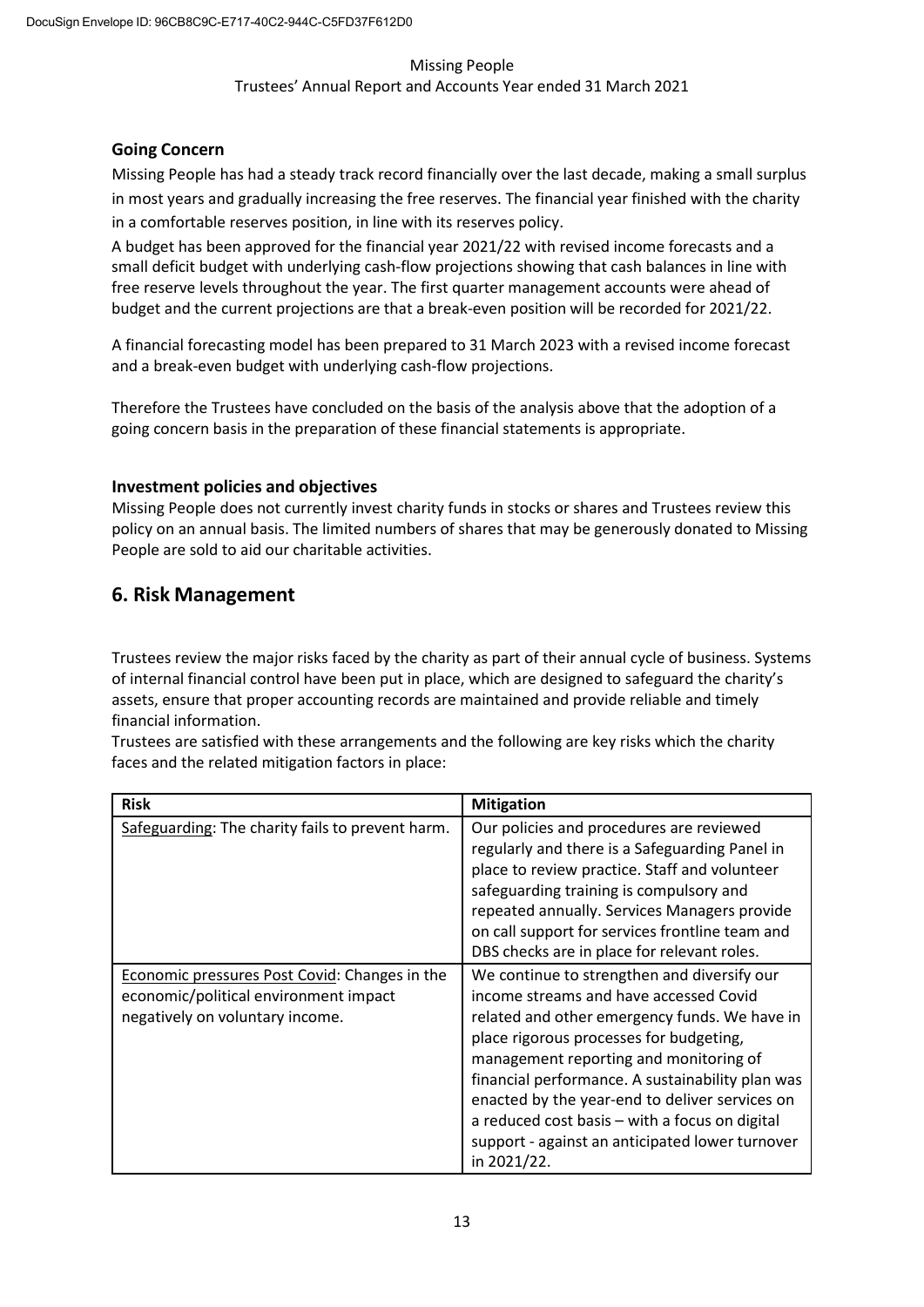| Fundraising: Failure by us, or on the part of<br>agencies we work with, to comply with<br>fundraising regulation.                                                                                                          | We have reviewed our fundraising policies and<br>practices, and ensured those working on our<br>behalf abide by our Fundraising Promise and<br>the Fundraising Regulator and will regularly<br>monitor their work. We have adopted the<br>NCVO's Charity Ethical Principals and<br>established a Fundraising Ethics Group<br>comprising trustees and executive team<br>members. |
|----------------------------------------------------------------------------------------------------------------------------------------------------------------------------------------------------------------------------|---------------------------------------------------------------------------------------------------------------------------------------------------------------------------------------------------------------------------------------------------------------------------------------------------------------------------------------------------------------------------------|
| Sector reputation: The media, opinion formers<br>or general public opinion may erode trust in<br>charities, affect the sectors strong standing and<br>may indirectly impact our ability to be trusted<br>and to fundraise. | We will continue to be transparent and<br>trustworthy and provide high quality accredited<br>services in a cost effective way. Trustees and<br>Directors will continue to regularly monitor<br>potential areas of vulnerability.                                                                                                                                                |
| Pro bono support: The charity receives<br>significant pro bono support without which our<br>ability to provide our existing level of service<br>could be impacted.                                                         | We will continue to build positive relationships<br>with pro bono suppliers to ensure support<br>continues. In addition, we always seek a<br>partnership agreement that outlines a<br>minimum length of such support.                                                                                                                                                           |

# <span id="page-14-0"></span>**7. Plans for the Future**

Missing People is an organisation that is focused on sustainability and one of our key values is to be future minded. The charity expects that the next 12-24 months will be financially challenging but it has robust plans to deliver value for money as a £3m+ turnover organisation embracing a digital transformation and acknowledging the ongoing financial support of its loyal supporters.

Looking forwards, during January to March 2021, we developed a new two year strategy that commenced in April 2021. Our new strategic aims are:

- To provide help, hope and a way to reconnect for missing children, adults and families
- To put people with lived experience at the heart of our work, amplifying their voices to achieve change
- To build networks of support for and with missing children, adults and families.

To achieve this plan, we will

- Ensure the charity is sustainable in the long term
- Ensure the charity is a great place to work and volunteer
- Build and maintain partnerships to support missing people and families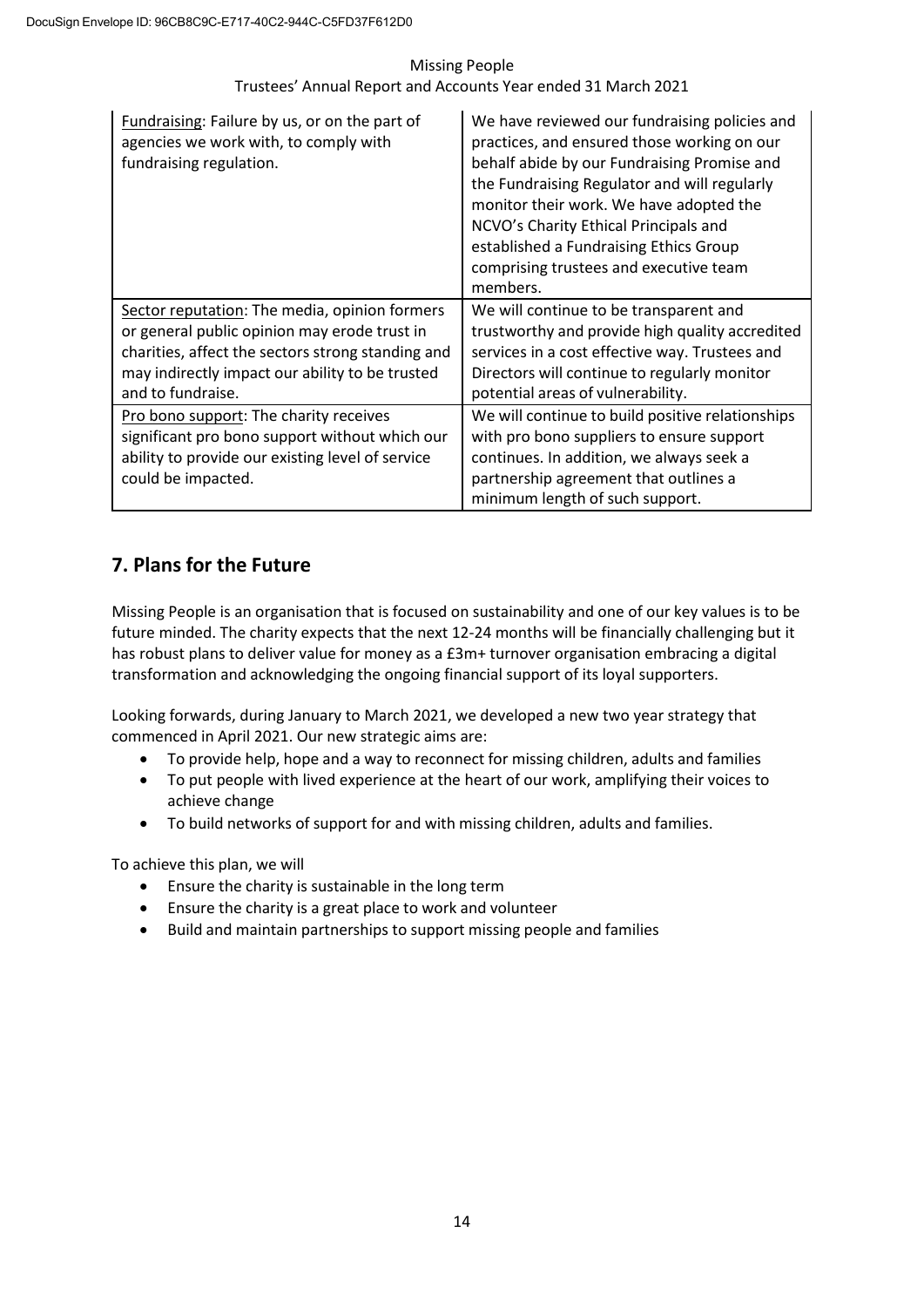# <span id="page-15-0"></span>**8. Statement of Trustees' Responsibilities**

The charity Trustees (who are also the directors of Missing People Limited for the purposes of company law) are responsible for preparing the Trustees' Annual report and the financial statements in accordance with applicable law and United Kingdom Accounting Standards (United Kingdom Generally Accepted Accounting Practice).

Company law requires the Trustees to prepare financial statements for each financial year in accordance with United Kingdom Generally Accepted Accounting Practice (United Kingdom Accounting Standards and applicable law). Under company law the Trustees must not approve the financial statements unless they are satisfied that they give a true and fair view of the state of affairs of the charitable company and of the incoming resources and application of resources, including the income and expenditure, of the charitable company for that period.

In preparing these financial statements, the Trustees are required to:

- select suitable accounting policies and then apply them consistently;
- make judgements and accounting estimates that are reasonable and prudent;
- state whether applicable UK Accounting Standards have been followed, subject to any material departures disclosed and explained in the financial statements;
- prepare the financial statements on the going concern basis unless it is inappropriate to presume that the charity will continue in business.

The Trustees are responsible for keeping adequate accounting records that are sufficient to show and explain the charity's transactions and disclose with reasonable accuracy at any time the financial position of the charity and enable them to ensure that the financial statements comply with the Charities and Trustee Investment (Scotland) Act 2005, regulation 8 of the Charities Accounts (Scotland) Regulations 2006 (as amended) and with the requirements of the Companies Act 2006. They are also responsible for safeguarding the assets of the charity and hence for taking reasonable steps for the prevention and detection of fraud and other irregularities.

Financial statements are published on the charitable company's website in accordance with legislation in the United Kingdom governing the preparation and dissemination of financial statements, which may vary from legislation in other jurisdictions. The maintenance and integrity of the charitable company's website is the responsibility of the Trustees. The Trustees' responsibility also extends to the on-going integrity of the financial statements contained therein.

Each Trustee has confirmed that, insofar as they are aware:

- there is no relevant audit information of which the charity's auditors are unaware;
- they have taken all the steps, that as Trustees they ought to have taken, to make themselves aware of any relevant audit information and to establish that the auditors are aware of that information.

Approved by the Trustees on 25.10.2021 and signed on their behalf by:

Justin McLaren Chair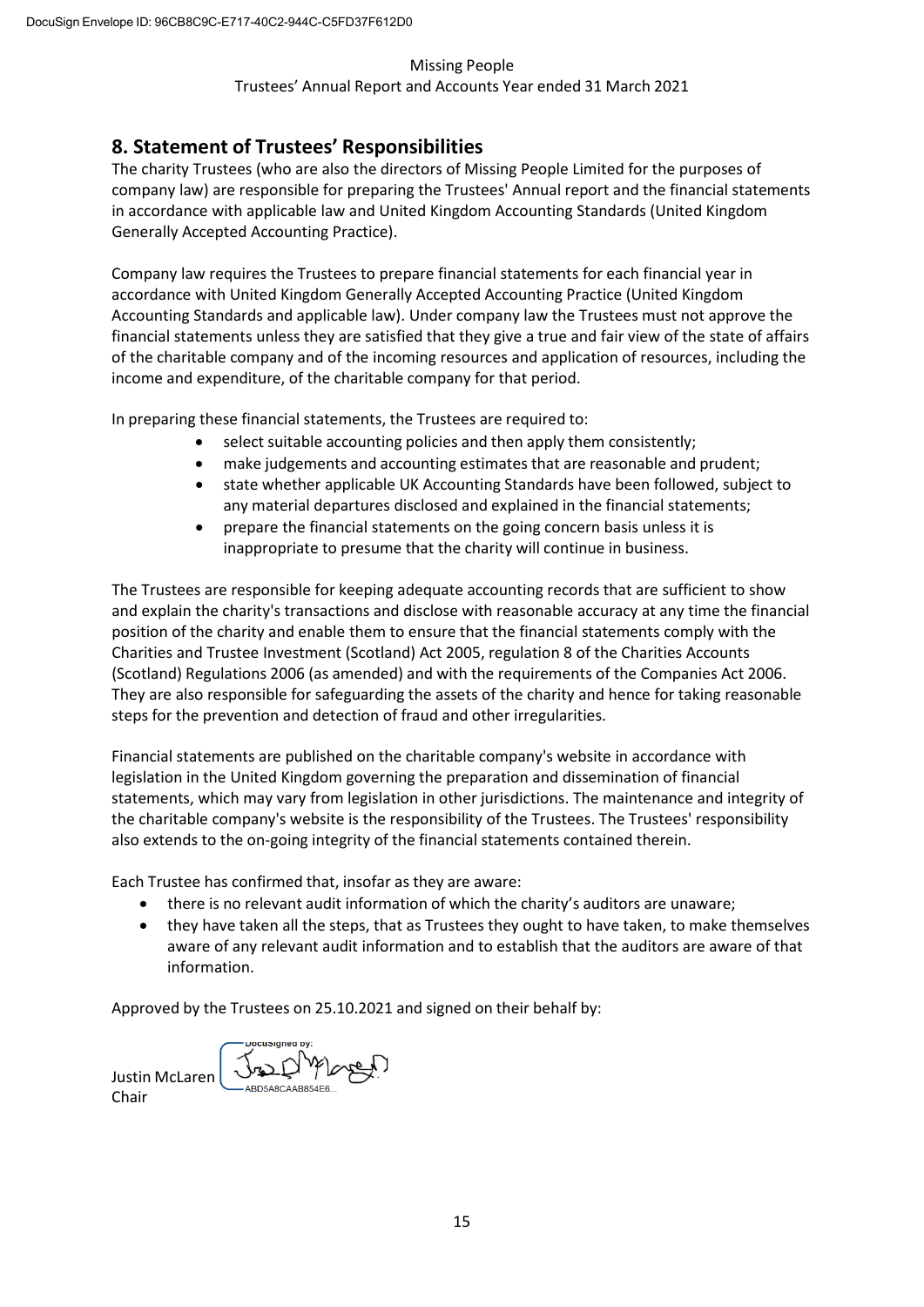Trustees' Annual Report and Accounts Year ended 31 March 2021

# <span id="page-16-0"></span>**Independent Auditor's Report to the Members and the Trustees of Missing People Limited**

## **Opinion**

We have audited the financial statements of Missing People Limited for the year ended 31 March 2021 which comprise the Statement of Financial Activities (incorporating income and expenditure account), Balance Sheet, Statement of Cash Flows and notes to the financial statements, including significant accounting policies. The financial reporting framework that has been applied in their preparation is applicable law and United Kingdom Accounting Standards, including Financial Reporting Standard 102 The Financial Reporting Standard applicable in the UK and Republic of Ireland (United Kingdom Generally Accepted Accounting Practice).

In our opinion the financial statements:

- give a true and fair view of the state of the charitable company's affairs as at 31 March 2021 and of its income and expenditure, for the year then ended;
- have been properly prepared in accordance with United Kingdom Generally Accepted Accounting Practice; and
- have been prepared in accordance with the requirements of the Companies Act 2006 and the Charities and Trustee Investment (Scotland) Act 2005 and Regulations 6 and 8 of the Charities Accounts (Scotland) Regulations 2006 (amended).

## **Basis for opinion**

We conducted our audit in accordance with International Standards on Auditing (UK) (ISAs (UK)) and applicable law. Our responsibilities under those standards are further described in the Auditor's responsibilities for the audit of the financial statements section of our report. We are independent of the charitable company in accordance with the ethical requirements that are relevant to our audit of the financial statements in the UK, including the FRC's Ethical Standard, and we have fulfilled our other ethical responsibilities in accordance with these requirements. We believe that the audit evidence we have obtained is sufficient and appropriate to provide a basis for our opinion.

## **Conclusions relating to going concern**

In auditing the financial statements, we have concluded that the trustees' use of the going concern basis of accounting in the preparation of the financial statements is appropriate.

Based on the work we have performed, we have not identified any material uncertainties relating to events or conditions that, individually or collectively, may cast significant doubt on the charitable company's ability to continue as a going concern for a period of at least twelve months from when the financial statements are authorised for issue.

Our responsibilities and the responsibilities of the trustees with respect to going concern are described in the relevant sections of this report.

## **Other information**

The trustees are responsible for the other information contained within the annual report. The other information comprises the information included in the annual report, other than the financial statements and our auditor's report thereon. Our opinion on the financial statements does not cover the other information and, except to the extent otherwise explicitly stated in our report, we do not express any form of assurance conclusion thereon.

Our responsibility is to read the other information and, in doing so, consider whether the other information is materially inconsistent with the financial statements or our knowledge obtained in the audit or otherwise appears to be materially misstated. If we identify such material inconsistencies or apparent material misstatements, we are required to determine whether this gives rise to a material misstatement in the financial statements themselves. If, based on the work we have performed, we conclude that there is a material misstatement of this other information, we are required to report that fact.

We have nothing to report in this regard.

## **Opinions on other matters prescribed by the Companies Act 2006**

In our opinion based on the work undertaken in the course of our audit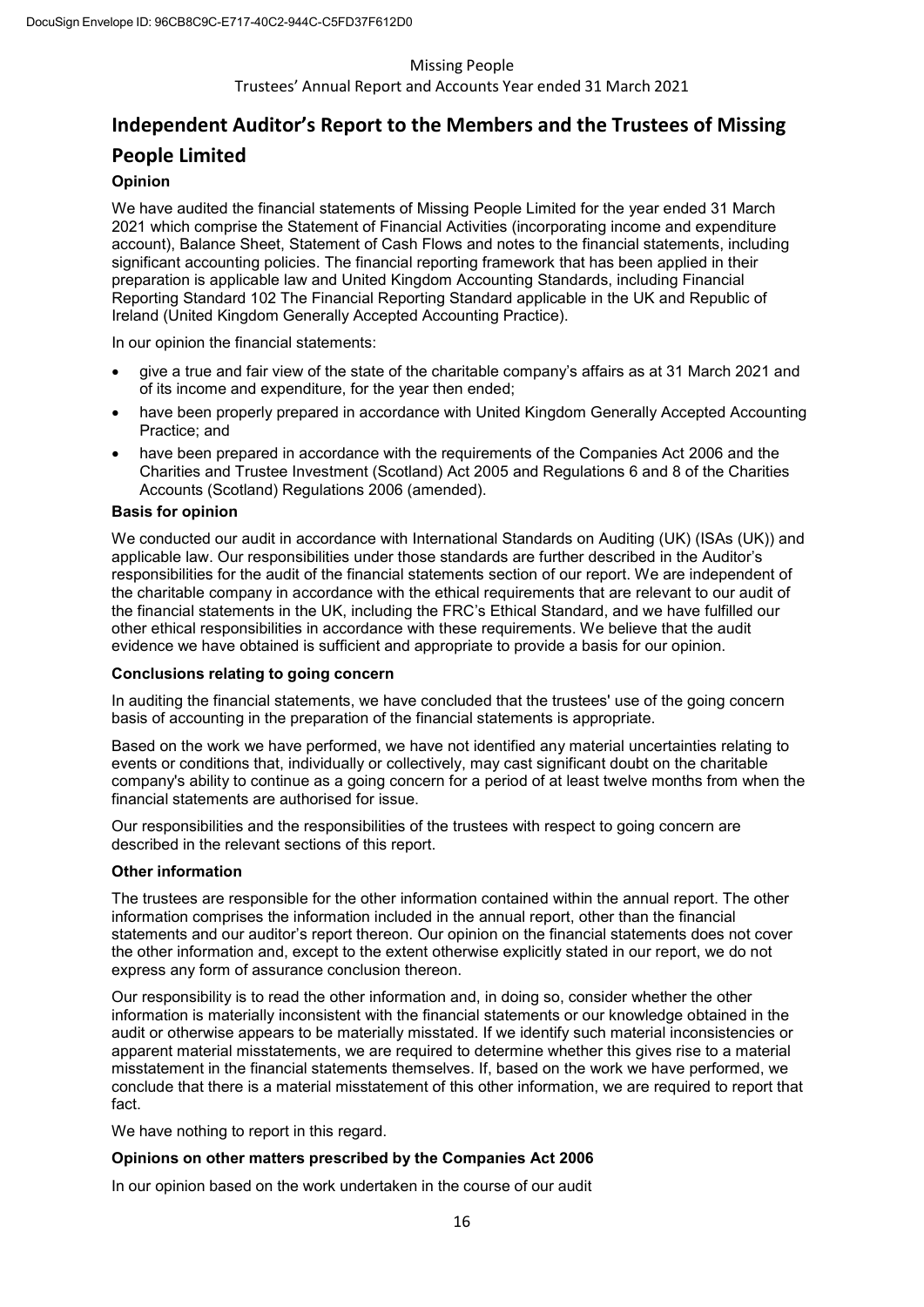## Trustees' Annual Report and Accounts Year ended 31 March 2021

- the information given in the trustees' report, which includes the directors' report prepared for the purposes of company law, for the financial year for which the financial statements are prepared is consistent with the financial statements; and
- the directors' report included within the trustees' report have been prepared in accordance with applicable legal requirements.

## **Matters on which we are required to report by exception**

In light of the knowledge and understanding of the charitable company and their environment obtained in the course of the audit, we have not identified material misstatements in the directors' report included within the trustees' report.

We have nothing to report in respect of the following matters in relation to which the Companies Act 2006 and the Charities Accounts (Scotland) Regulations 2006 requires us to report to you if, in our opinion:

- adequate and proper accounting records have not been kept; or
- the financial statements are not in agreement with the accounting records and returns; or
- certain disclosures of trustees' remuneration specified by law are not made; or
- we have not received all the information and explanations we require for our audit.

#### **Responsibilities of trustees**

As explained more fully in the trustees' responsibilities statement set out on page 15, the trustees (who are also the directors of the charitable company for the purposes of company law) are responsible for the preparation of the financial statements and for being satisfied that they give a true and fair view, and for such internal control as the trustees determine is necessary to enable the preparation of financial statements that are free from material misstatement, whether due to fraud or error.

In preparing the financial statements, the trustees are responsible for assessing the charitable company's ability to continue as a going concern, disclosing, as applicable, matters related to going concern and using the going concern basis of accounting unless the trustees either intend to liquidate the charitable company or to cease operations, or have no realistic alternative but to do so.

#### **Auditor's responsibilities for the audit of the financial statements**

We have been appointed as auditor under section  $44(1)(c)$  of the Charities and Trustee Investment (Scotland) Act 2005 and under the Companies Act 2006 and report in accordance with the Acts and relevant regulations made or having effect thereunder.

Our objectives are to obtain reasonable assurance about whether the financial statements as a whole are free from material misstatement, whether due to fraud or error, and to issue an auditor's report that includes our opinion. Reasonable assurance is a high level of assurance, but is not a guarantee that an audit conducted in accordance with ISAs (UK) will always detect a material misstatement when it exists. Misstatements can arise from fraud or error and are considered material if, individually or in the aggregate, they could reasonably be expected to influence the economic decisions of users taken on the basis of these financial statements.

Details of the extent to which the audit was considered capable of detecting irregularities, including fraud and non-compliance with laws and regulations are set out below.

A further description of our responsibilities for the audit of the financial statements is located on the Financial Reporting Council's website at: [www.frc.org.uk/auditorsresponsibilities. T](https://www.frc.org.uk/auditorsresponsibilities)his description forms part of our auditor's report.

#### **Extent to which the audit was considered capable of detecting irregularities, including fraud**

Irregularities, including fraud, are instances of non-compliance with laws and regulations. We identified and assessed the risks of material misstatement of the financial statements from irregularities, whether due to fraud or error, and discussed these between our audit team members. We then designed and performed audit procedures responsive to those risks, including obtaining audit evidence sufficient and appropriate to provide a basis for our opinion.

We obtained an understanding of the legal and regulatory frameworks within which the charitable company operates, focusing on those laws and regulations that have a direct effect on the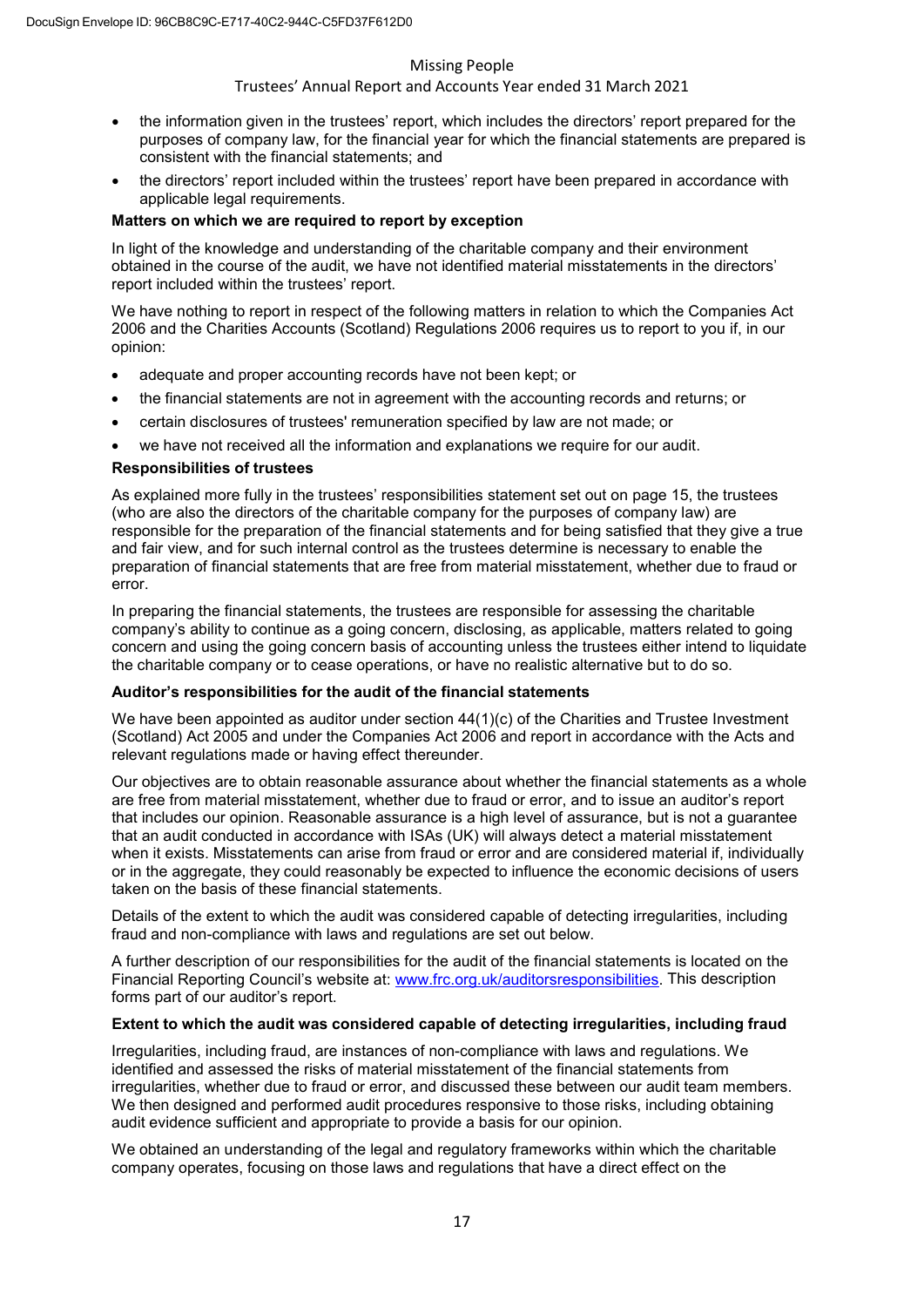#### Trustees' Annual Report and Accounts Year ended 31 March 2021

determination of material amounts and disclosures in the financial statements. The laws and regulations we considered in this context were the Companies Act 2006, the Charities Act 2011 and The Charities and Trustee Investment (Scotland) Act 2005 together with the Charities SORP (FRS 102). We assessed the required compliance with these laws and regulations as part of our audit procedures on the related financial statement items.

In addition, we considered provisions of other laws and regulations that do not have a direct effect on the financial statements but compliance with which might be fundamental to the charitable company's ability to operate or to avoid a material penalty. We also considered the opportunities and incentives that may exist within the charitable company for fraud. The laws and regulations we considered in this context for the UK operations were GDPR, taxation legislation, health & safety legislation and employment legislation.

Auditing standards limit the required audit procedures to identify non-compliance with these laws and regulations to enquiry of the Trustees and other management and inspection of regulatory and legal correspondence, if any.

We identified the greatest risk of material impact on the financial statements from irregularities, including fraud, to be within the timing of recognition of income and the override of controls by management. Our audit procedures to respond to these risks included enquiries of management and the Board about their own identification and assessment of the risks of irregularities, sample testing on the posting of journals, analytical procedures and sample testing of income, reviewing accounting estimates for biases, reviewing regulatory correspondence, and reading minutes of meetings of those charged with governance.

Owing to the inherent limitations of an audit, there is an unavoidable risk that we may not have detected some material misstatements in the financial statements, even though we have properly planned and performed our audit in accordance with auditing standards. For example, the further removed non-compliance with laws and regulations (irregularities) is from the events and transactions reflected in the financial statements, the less likely the inherently limited procedures required by auditing standards would identify it. In addition, as with any audit, there remained a higher risk of nondetection of irregularities, as these may involve collusion, forgery, intentional omissions, misrepresentations, or the override of internal controls. We are not responsible for preventing noncompliance and cannot be expected to detect non-compliance with all laws and regulations.

#### **Use of our report**

This report is made solely to the charitable company's members, as a body, in accordance with Chapter 3 of Part 16 of the Companies Act 2006, and to the charitable company's trustees, as a body, in accordance with Regulation 10 of the Charities Accounts (Scotland) Regulations 2006. Our audit work has been undertaken so that we might state to the charitable company's members those matters we are required to state to them in an auditor's report and for no other purpose. To the fullest extent permitted by law, we do not accept or assume responsibility to anyone other than the charitable company and the charitable company's members as a body and the charitable company's trustees as a body, for our audit work, for this report, or for the opinions we have formed.



Julia Poulter Senior Statutory Auditor For and on behalf of Crowe U.K. LLP Statutory Auditor

London Date:15 November 2021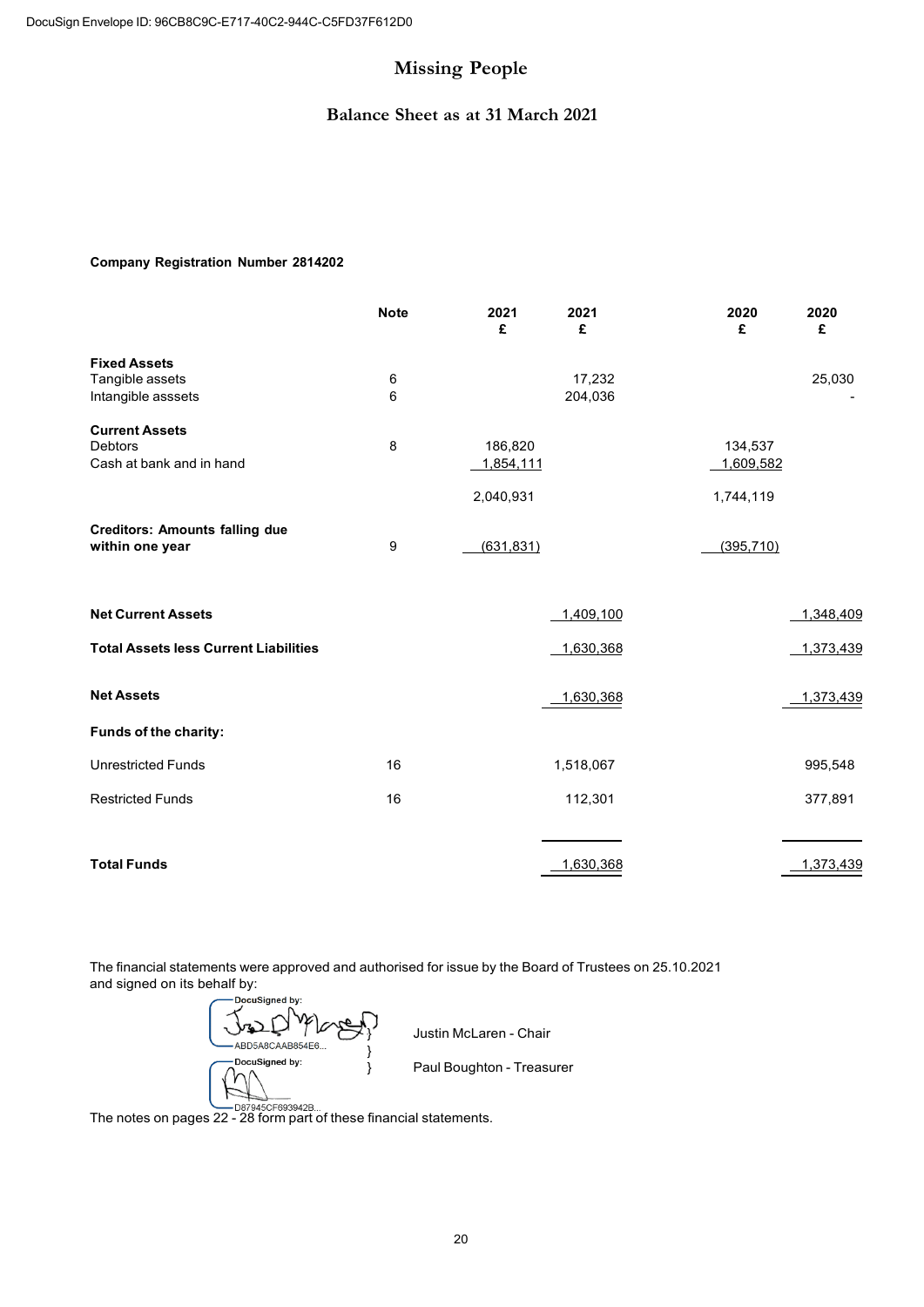#### rustees Annualeport and Accounts Year ended 31 March 2021

practical support as well as a range of indepth support such as counselling and peer to peer support for families to help one another including carol services in England and Scotland and our annual Family ay event In addition we provide a free ost Contact service to reunite family memers who may have een estranged his service is made possile thans to the support of exisNexis is **Solutions** 

here appropriate the charity provides free pulicity services to help find vulnerale missing people o achieve this we wor in partnership with a wide range of companies such as oyal Mail roup and outdoor advertisers such as Cecaux who provide pro ono media space ur team is then on hand to receive information and sightings from the pulic as well as contact from the missingperson every day of the year

#### olunteers

ithout volunteers Missing People could not e a lifeline when someone disappears olunteers gain new rewarding experiences learn from highlyrained staff and gain and develop new sills that we hope will staywith them forever

olunteers mae a real difference to missing people and their families y giving their time in a range of ways From raising vital funds organising events sharing appeals for missing people to providing in depth elpline support

uring the restrictions created y the Covid 1 pandemic sadly many elpline volunteer roles had to e paused aving successfully ensured staff can provide support remotely we now loo forward to ringing our rilliant volunteers ac online too

# **Strategi**Report

# 4 Achievements ndlmpact

# **ServicePerformance**

estimate that over a millionpeople each year in the are directly affected y a disappearance ased on the 10000 people who disappear each having loved ones who live in limo hat numer is shocingly high and as the only national charity supporting missing children adults and their families we are determined to increase the numer of affected people we help each year focused on those who need our help the most o achieve this goal whilst operating within financial constraints we have een focusing on a digital transformation to provide more support and advice online e therefore have introduced a new measure for how many affected people accessed our online support pages and inautumn 2020 we launched a new wesite with a wider range of support advice and informationavailale online

## **Familiesof missingeople**

Ange called us asking for help after her son had disappeared in worrying circumstances. We were able to liaise with the police and quickly launch a publicity appeal, as well as providing emotional support through a very difficult time. Ange called us the next day to say that her son had been found, and to thank usfor our support.

<sup>&</sup>lt;sup>3</sup> Namechangedto protect anonymity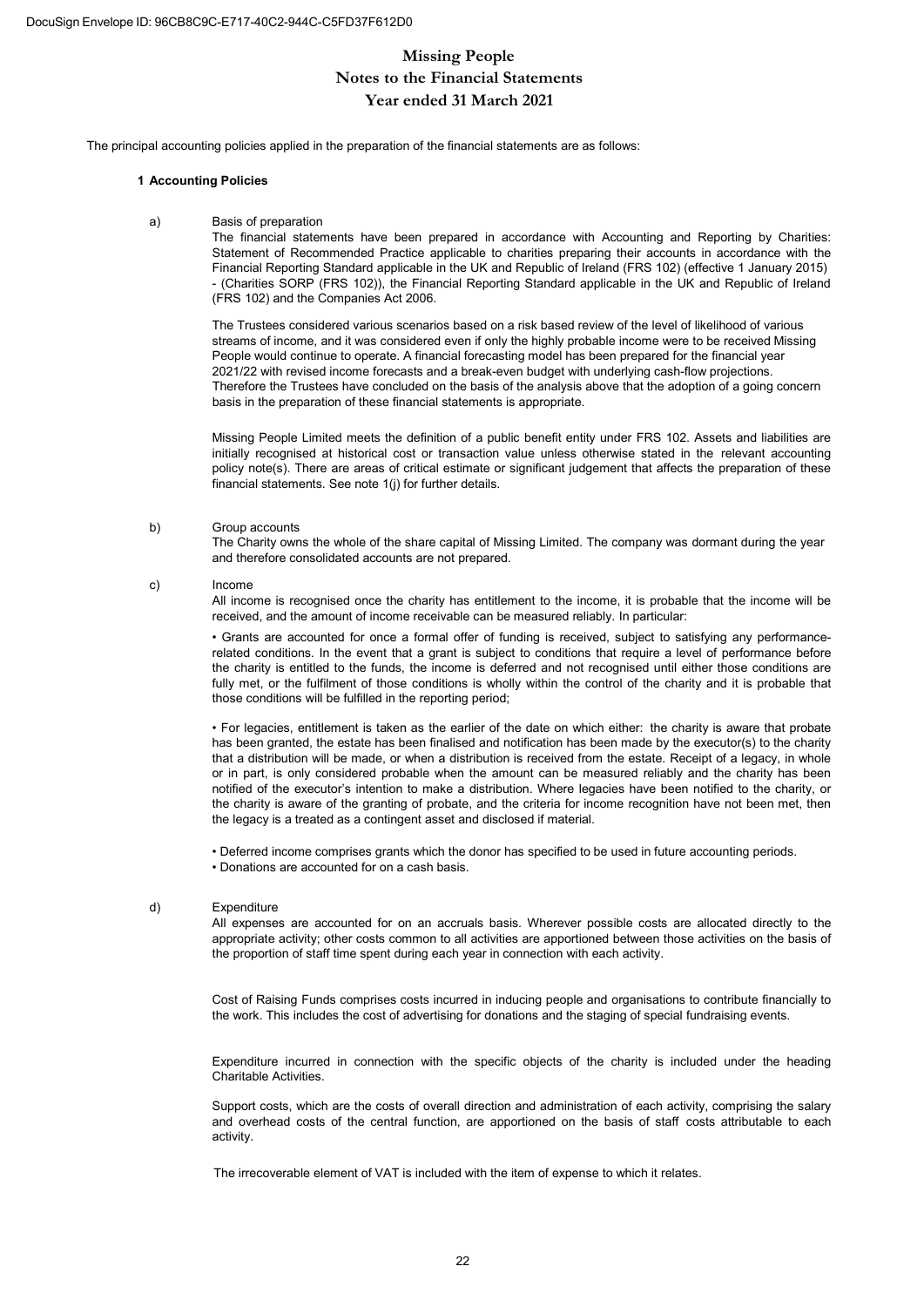# **Contents**

## **Chairs Statement**

rustees eport

- eference and Administrative  $\mathbf{1}$
- $\overline{2}$ Structure overnance and Management

Natureof governingdocument

Charitale Activityin Scotland

rganisation

ecruitment and appointment of rustees

Induction<br>and training

Paypolicy

elated parties and cooperation with other organisations

# 3 Purpose Aimsand Charitale Activities of Pulic Benefit

ision

Mission

Aims

**Charitale Activitiesof Pulic Benefit** 

olunteers

#### Strategiceport

Achievementsand Impact

**Services Performance** 

| <b>Monitoringand Evaluation</b>                                                   | 11 |
|-----------------------------------------------------------------------------------|----|
| FundraisingStatement                                                              | 11 |
| Financialview                                                                     | 12 |
| Management<br>is                                                                  | 13 |
| <b>Plansfor the Future</b>                                                        | 1  |
| Statement of rustees esponsilities                                                | 1  |
| Independent Auditors eport to the Memers and the rustees of Missing People imited | 1  |
| <b>Statement of Financial Activities</b>                                          | 1  |
| <b>BalanceSheet</b>                                                               | 20 |
| <b>Statement of CashFlows</b>                                                     | 21 |
| Notesto the Financia Statements                                                   | 22 |

 $\overline{2}$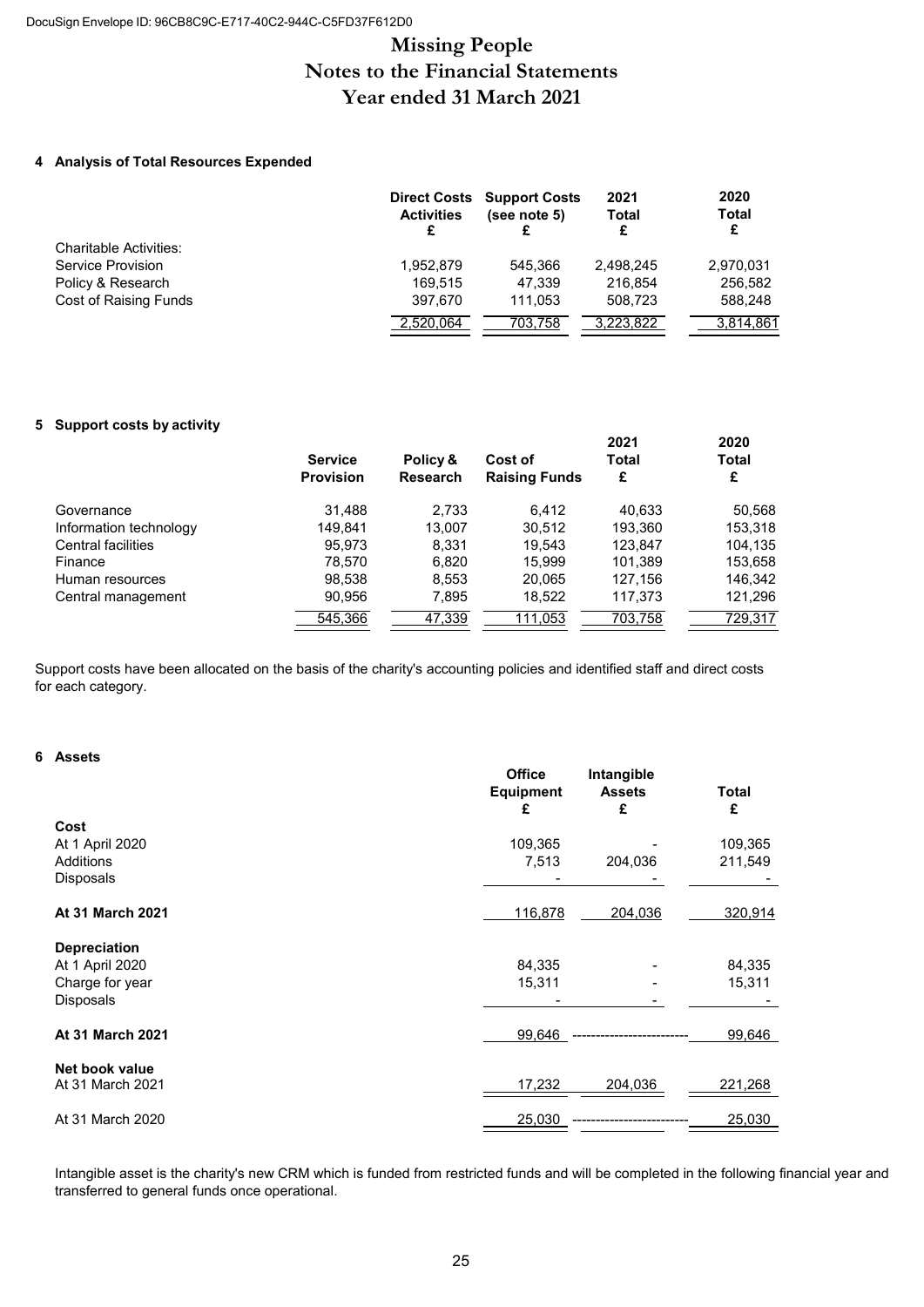# **Missing People Notes to the Financial Statements Year ended 31 March 2021**

## **7 Subsidiary Company**

The Charity holds two ordinary £1 shares in Missing Ltd, being 100% of the issued share capital. The entire profit of Missing Ltd is paid annually to Missing People under Gift Aid.

#### **Results of Missing Ltd**

|                                                | 2021<br>£      | 2020<br>£      |
|------------------------------------------------|----------------|----------------|
| <b>PROFIT &amp; LOSS ACCOUNT</b>               |                |                |
| Turnover                                       |                |                |
| Cost of sales and administration expenses      |                |                |
| Net profit for the year                        |                |                |
| Amount gift aided to the charity               |                |                |
| <b>Retained in subsidary</b>                   |                |                |
| <b>BALANCE SHEET</b>                           |                |                |
| <b>Debtors</b>                                 | 2              | 2              |
| Cash at bank and in hand                       | 204            | 204            |
| Creditors: Amounts falling due within one year | (204)          | (204)          |
| <b>Total net assets</b>                        | 2              |                |
| <b>Capital and reserves</b>                    |                |                |
| Called up share capital                        | $\overline{2}$ | $\overline{2}$ |
| Profit and loss account                        |                |                |
|                                                |                |                |

## **8 Debtors**

|                            | 2021    | 2020    |
|----------------------------|---------|---------|
|                            | £       | £       |
| Accrued income             | 104,693 | 46,484  |
| Prepayments                | 57,711  | 53,093  |
| Other debtors              | 92      | 7,646   |
| Trade debtors              | 24,120  | 27,110  |
| Amount due from subsidiary | 204     | 204     |
|                            | 186,820 | 134,537 |

All amounts shown under debtors fall due for payment within one year.

#### **9 Creditors:**

| Amounts falling due within one year   | 2021    | 2020    |  |
|---------------------------------------|---------|---------|--|
|                                       | £       | £       |  |
| Other taxes and social security costs | 69.237  | 66.137  |  |
| Other creditors                       | 138.217 | 118.110 |  |
| Accruals                              | 38.872  | 29.786  |  |
| Deferred Income (Note 10)             | 385,505 | 181,677 |  |
|                                       | 631,831 | 395,710 |  |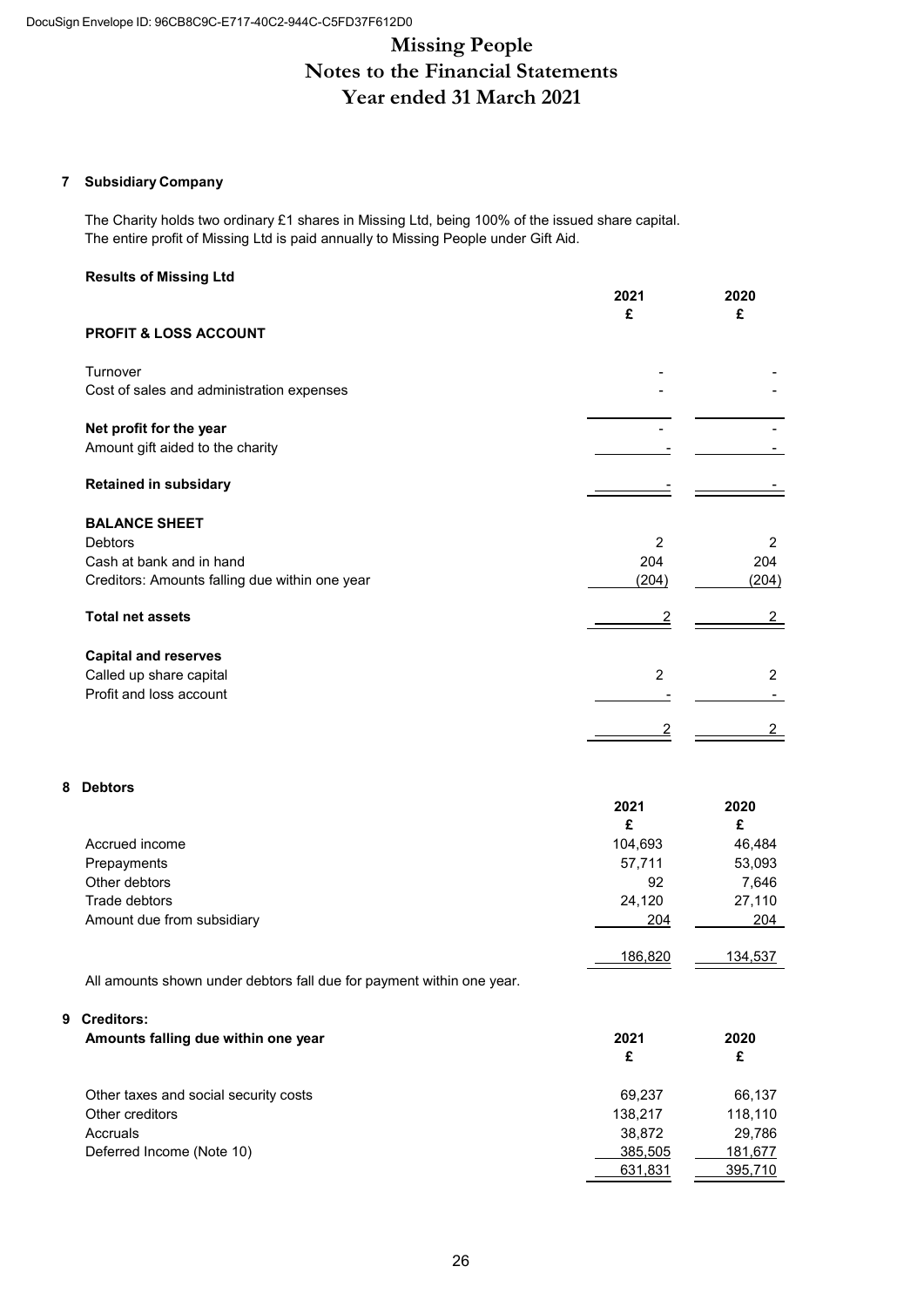# **Missing People Notes to the Financial Statements Year ended 31 March 2021**

| 10 Deferred Income          | 2021<br>£  | 2020<br>£  |
|-----------------------------|------------|------------|
| Balance at 1 April          | 181.677    | 230.291    |
| Released in the year        | (181, 677) | (230, 291) |
| Amount deferred in the year | 385,505    | 181,677    |
| Balance at 31 March         | 385.505    | 181,677    |

Deferred income comprises grants which the donor has specified to be used in future accounting periods.

#### **11 Leasing Commitments**

At 31 March the Charity had minimum lease commitments under non-cancellable operating leases on office equipment as set out below:

|                                | 2021<br>£ | 2020<br>£ |
|--------------------------------|-----------|-----------|
| Operating leases which expire: |           |           |
| Within one year                | 14.846    | 741       |
| Between one and five years     | 18,403    | 590       |
|                                | 33,249    | 1,331     |

The increase is due to computers being purchased on leases rather than outright purchase

#### **12 Analysis of Net Assets**

|                          |               | Bank &    |                | Current     |           |
|--------------------------|---------------|-----------|----------------|-------------|-----------|
|                          | <b>Assets</b> | Cash      | <b>Debtors</b> | Liabilities | Total     |
|                          | £             | £         | £              | £           | £         |
| Year ended 31 March 2021 |               |           |                |             |           |
| Restricted               | 204.036       | 763.396   | 97.498         | (385, 505)  | 679,425   |
| Unrestricted             | 17,232        | 1.090.715 | 89,322         | (246, 326)  | 950.943   |
|                          |               |           |                |             |           |
|                          | 221,268       | 1,854,111 | 186,820        | (631,831)   | 1,630,368 |
| Year ended 31 March 2020 |               |           |                |             |           |
|                          |               |           |                |             |           |
| Restricted               |               | 514.416   | 45.152         | (181, 677)  | 377,891   |
| Unrestricted             | 25,030        | 1.095.166 | 89,385         | (214, 033)  | 995.548   |
|                          |               |           |                |             |           |
|                          | 25,030        | 1,609,582 | 134,537        | (395,710)   | 1,373,439 |

#### **13 Ultimate Controlling Party**

The Directors listed in the Trustees' Report are the ultimate controlling parties being members of the company. All Charity policies and executive decisions are determined by the Trustees. The day to day running of the charitable company has been delegated to the Chief Executive and Directors.

#### **14 Related Party Transactions**

There were no transactions with related parties during the year other than with the subsidiary company as set out in Note 7 (2020: none).

#### **15 Donations, Grants and Legacies**

|                                  | <b>Unrestricted</b> | <b>Restricted</b>        | <b>Total</b> | Total     |
|----------------------------------|---------------------|--------------------------|--------------|-----------|
|                                  | <b>Funds</b>        | <b>Funds</b>             | 2021         | 2020      |
|                                  | £                   | £                        | £            | £         |
| General donations                | 1.485.406           | 1.046.577                | 2,531,983    | 3,121,506 |
| Legacies                         | 13.959              | ۰                        | 13.959       | 7.050     |
| Fundraising & promotional events | 164.388             | $\overline{\phantom{0}}$ | 164,388      | 322,037   |
|                                  | 1,663,753           | 1,046,577                | 2,710,330    | 3,450,593 |